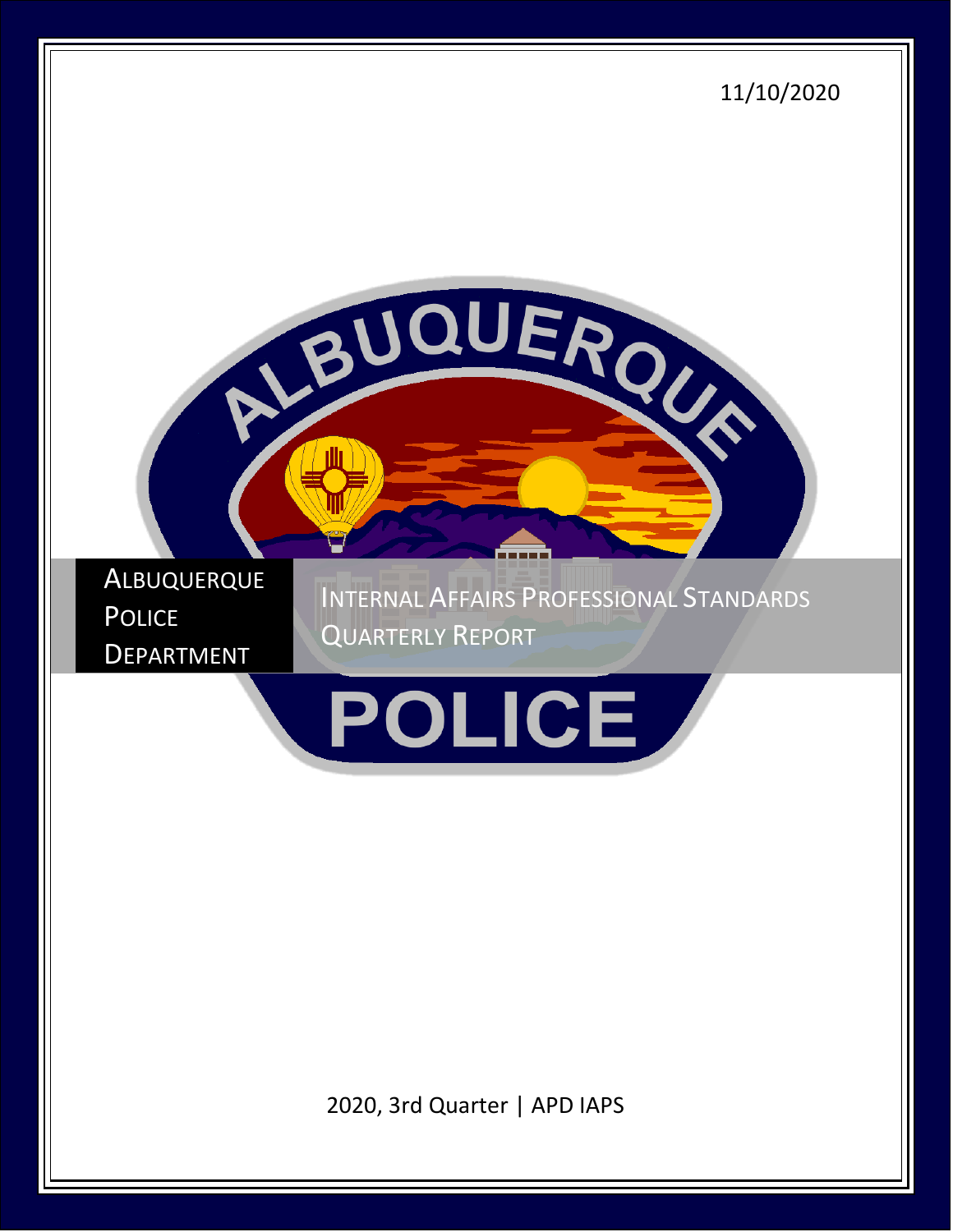# **Table of Contents**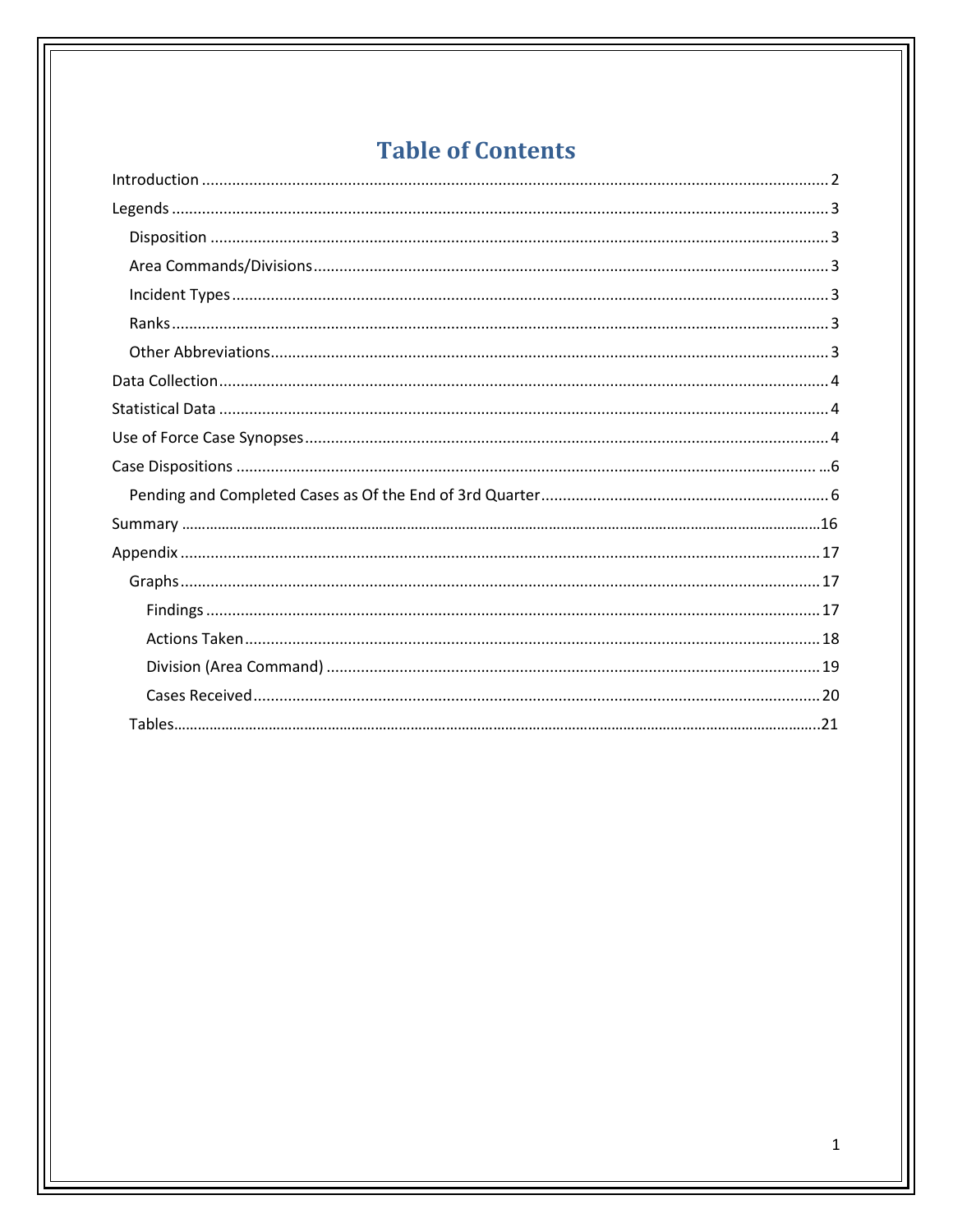## <span id="page-2-0"></span>**Introduction**

The Internal Affairs Professional Standards quarterly report is required by the Albuquerque Police Department and the City of Albuquerque. APD's Standard Operating Procedure (SOP) 7-1-14-A Quarterly IAS Reports, establishes guidelines and parameters for the Quarterly Report. The data provided in this report is from the 3rd quarter of 2020 (July through September).

This report is intended to notify the Administration of the Police Department, the City Council, Police Oversight Board and the citizens of Albuquerque with statistics and the status of Internal Affairs Professional Standards investigations within the Albuquerque Police Department.

Internal Affairs Professional Standards would like to clarify the firearms discharges reported in the previous two quarterly reports. Firearm discharges coded as *OIS-Accidental* are investigated and reported by Internal Affairs Force Division. From now on, only firearm discharges coded as *OIS-Animal* will be included in the Internal Affairs Professional Standards reports. Prior reports can be found here: <https://www.cabq.gov/police/internal-affairs/internal-affairs-reports>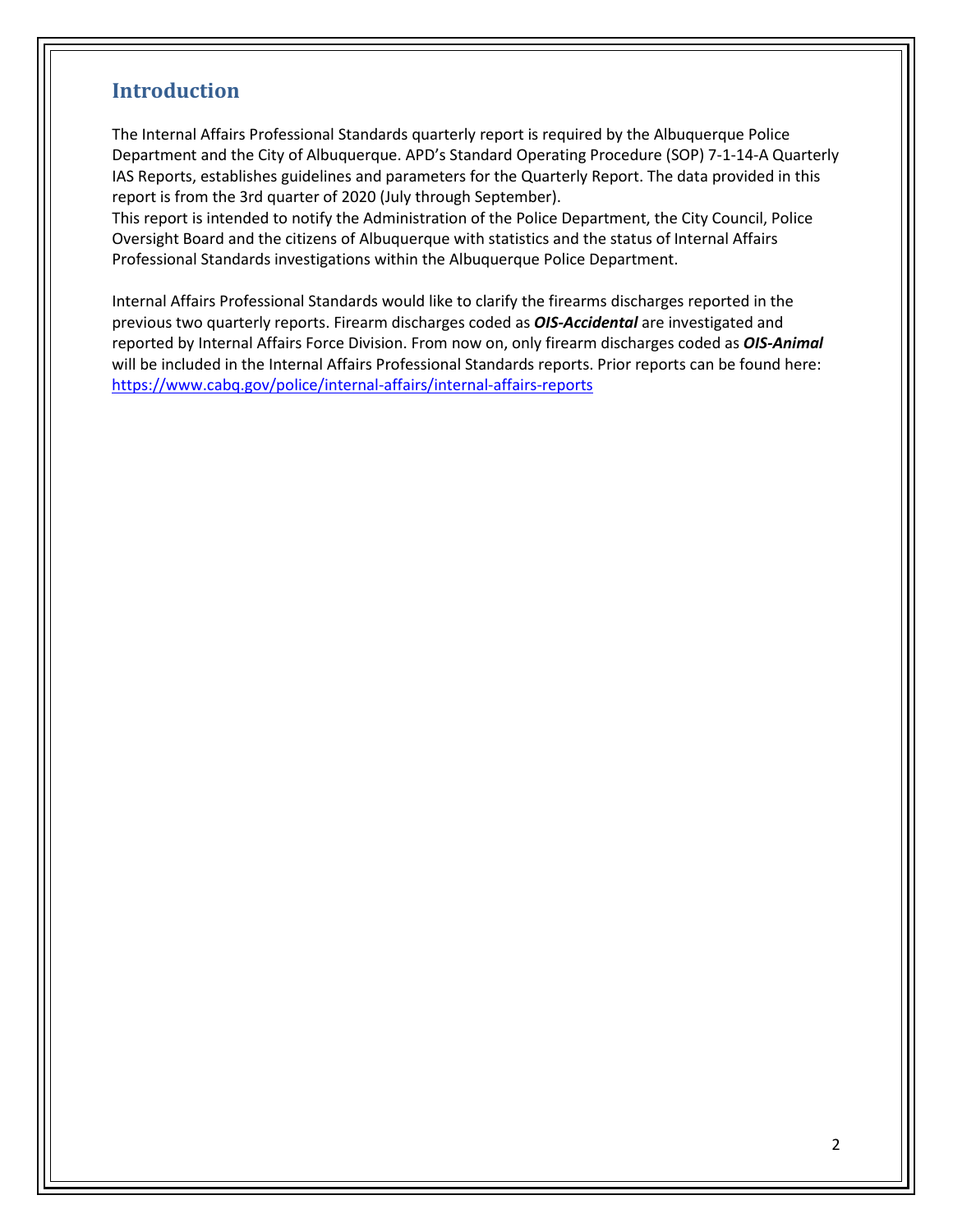# <span id="page-3-0"></span>**Legends**

## <span id="page-3-1"></span>**Disposition**

| The policy violations are minor, the allegations are duplicative, or     |
|--------------------------------------------------------------------------|
|                                                                          |
| investigation cannot be conducted due to a lack of information.          |
| The investigation determines, by a preponderance of the evidence, that   |
| the alleged conduct did occur but did not violate APD policies,          |
| procedures, or training.                                                 |
| The investigation is unable to determine, by a preponderance of the      |
| evidence, whether the alleged misconduct occurred.                       |
| The investigation determines, by a preponderance of the evidence that    |
| the alleged misconduct did occur.                                        |
| Sustained violation not based on original complaint - the investigation  |
| determines, by a preponderance of the evidence, that misconduct did      |
| occur that was not alleged in the original complaint but that was        |
| discovered during the misconduct investigation.                          |
| The investigation determines, by clear and convincing evidence, that the |
| alleged misconduct did not occur or did not involve the subject officer. |
|                                                                          |

## <span id="page-3-2"></span>**Area Commands/Divisions**

| FH.         | <b>Foothills Area Command</b>           | <b>MTD</b>  | <b>Metro Traffic Division</b>        |
|-------------|-----------------------------------------|-------------|--------------------------------------|
| <b>NE</b>   | Northeast Area Command                  | <b>OPS</b>  | <b>Operations Review</b>             |
| <b>NW</b>   | Northwest Area Command                  | <b>CED</b>  | <b>Criminal Enforcement Division</b> |
| <b>SE</b>   | Southeast Area Command                  | <b>PLN</b>  | <b>Planning Division</b>             |
| SW          | Southwest Area Command                  | <b>PCD</b>  | <b>Property Crimes Division</b>      |
| <b>VA</b>   | Valley Area Command                     | RD.         | <b>Records Division</b>              |
| AV          | <b>Aviation Division</b>                | <b>RTCC</b> | <b>Real Time Crime Center</b>        |
| <b>BSS</b>  | <b>Behavioral Science Services</b>      | <b>SED</b>  | Scientific Evidence Division         |
| <b>CID</b>  | <b>Criminal Investigations Division</b> | <b>SID</b>  | Special Investigations Division      |
| <b>COMM</b> | <b>Communications Division</b>          | SOD         | <b>Special Operations Division</b>   |

## <span id="page-3-3"></span>**Incident Types**

| ΙA  | Internal Affairs (excludes Force Internal   CPC |    | Civilian Police Complaint |
|-----|-------------------------------------------------|----|---------------------------|
|     | Investigations, Level 2 and Level 3)            |    |                           |
| FAD | Firearm Discharge                               | VC | Vehicle Crashes           |

## <span id="page-3-4"></span>**Ranks**

|                  | Lieutenant                      | P <sub>2</sub> C | Patrolman 2 <sup>nd</sup> Class |
|------------------|---------------------------------|------------------|---------------------------------|
| P <sub>1</sub> C | Patrolman 1 <sup>st</sup> Class | SGT              | Sergeant                        |
| <b>PSA</b>       | Police Service Aide             | <b>CMRD</b>      | Commander                       |

## <span id="page-3-5"></span>**Other Abbreviations**

| <b>CPOA</b> | Civilian Police Oversight Agency | <b>SOP</b> | <b>Standard Operating Procedure</b> |
|-------------|----------------------------------|------------|-------------------------------------|
| <b>OBRD</b> | On Body Recoding Device          | <b>UOF</b> | Use Of Force                        |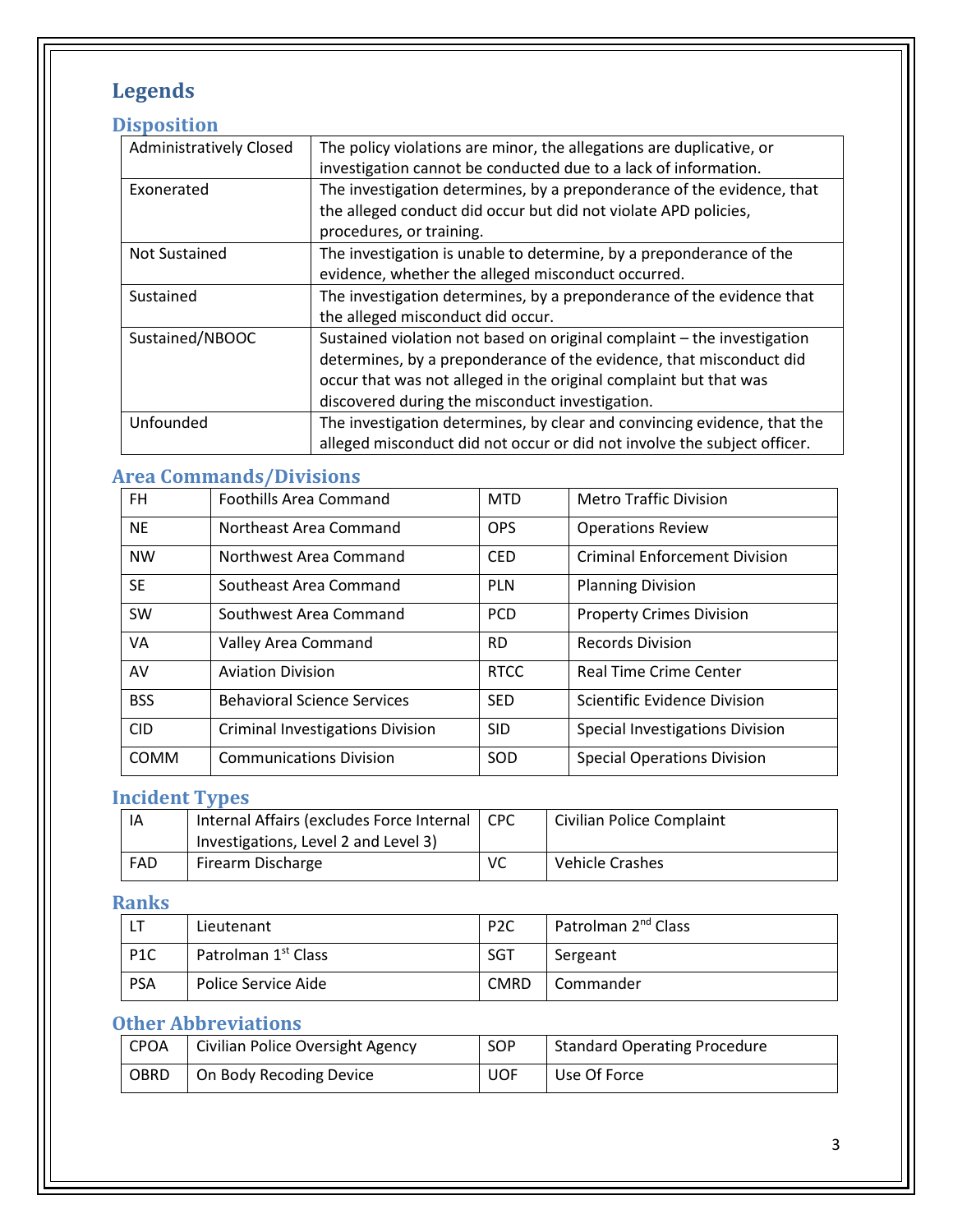## <span id="page-4-0"></span>**Data Collection**

For the 2020 3<sup>rd</sup> Quarter Report, data from the 3<sup>rd</sup> quarter 2020 was pulled from the data warehouse. The data was filtered to include only cases with an Incident Type of "IA Investigation" with one exception being in the Internal Affairs Statistics table, the Firearm Discharge statistics where the Incident Type was "Firearm Discharge". The data included, but was not limited to file number, case number, received date, completion date, allegation, directive, finding, action taken, incident division (area command), incident section (assignment), officer payroll ID, name and rank.

To determine the number of cases received in the  $3<sup>rd</sup>$  quarter, the data was filtered to only include cases with a receive date within the quarter; received between 2020-07-01 and 2020-09-30. This data was also used to determine the incident division, allegation, directive (SOPs violated) and number of employees involved and their ranks.

To determine the number of cases completed in the  $3<sup>rd</sup>$  quarter, the data was filtered to only include cases with a completed date within the quarter; completed between 2020-07-01 and 2020-09-30. This data was also used to gather statistics on case findings and actions taken.

To determine the number of cases pending, the data was filtered according to both the received and the completed dates. Receive date was set before 2020-09-30, and the completed date was set after 2020- 09-30. Pending data includes uncompleted cases from the previous quarter, and those received during the quarter, but not completed as of the end of the quarter.

Each quarter the data for the preceding quarter(s) is recalculated to ensure that the data is being reported as accurately as possible at the time each report is produced.

## <span id="page-4-1"></span>**Statistical Data[1](#page-4-3)**

**Internal Investigations**

#### **Internal Affairs Statistics July-September 2020**

|                                 | Quarter 1 | Quarter 2 | Quarter 3 | YTD  |
|---------------------------------|-----------|-----------|-----------|------|
| Cases Received                  | 250       | 238       | 174       | 662  |
| <b>Cases Completed</b>          | 345       | 278       | 155       | 778  |
| Pending Cases <sup>2</sup>      | 112       | 70        | 83        | N/A  |
| Employees <sup>3</sup>          | 235       | 191       | 156       | 4364 |
| Firearm Discharges <sup>5</sup> |           |           |           |      |

# <span id="page-4-2"></span>**Use of Force Case Synopses**

The following are synopses of use of force cases being investigated by Internal Affairs for allegations of misconduct. This does not include every use of force investigation.

<span id="page-4-3"></span> $1$  There could be minor changes to the statistics as a result of changes in data or File status

<span id="page-4-4"></span><sup>2</sup> Includes current and previous years

<sup>&</sup>lt;sup>3</sup> Different employees

<span id="page-4-6"></span><span id="page-4-5"></span><sup>&</sup>lt;sup>4</sup> This takes duplicates from quarters into consideration

<span id="page-4-7"></span><sup>5</sup> Includes only incidents where Type Of Firearm Discharged is 'Animal shooting'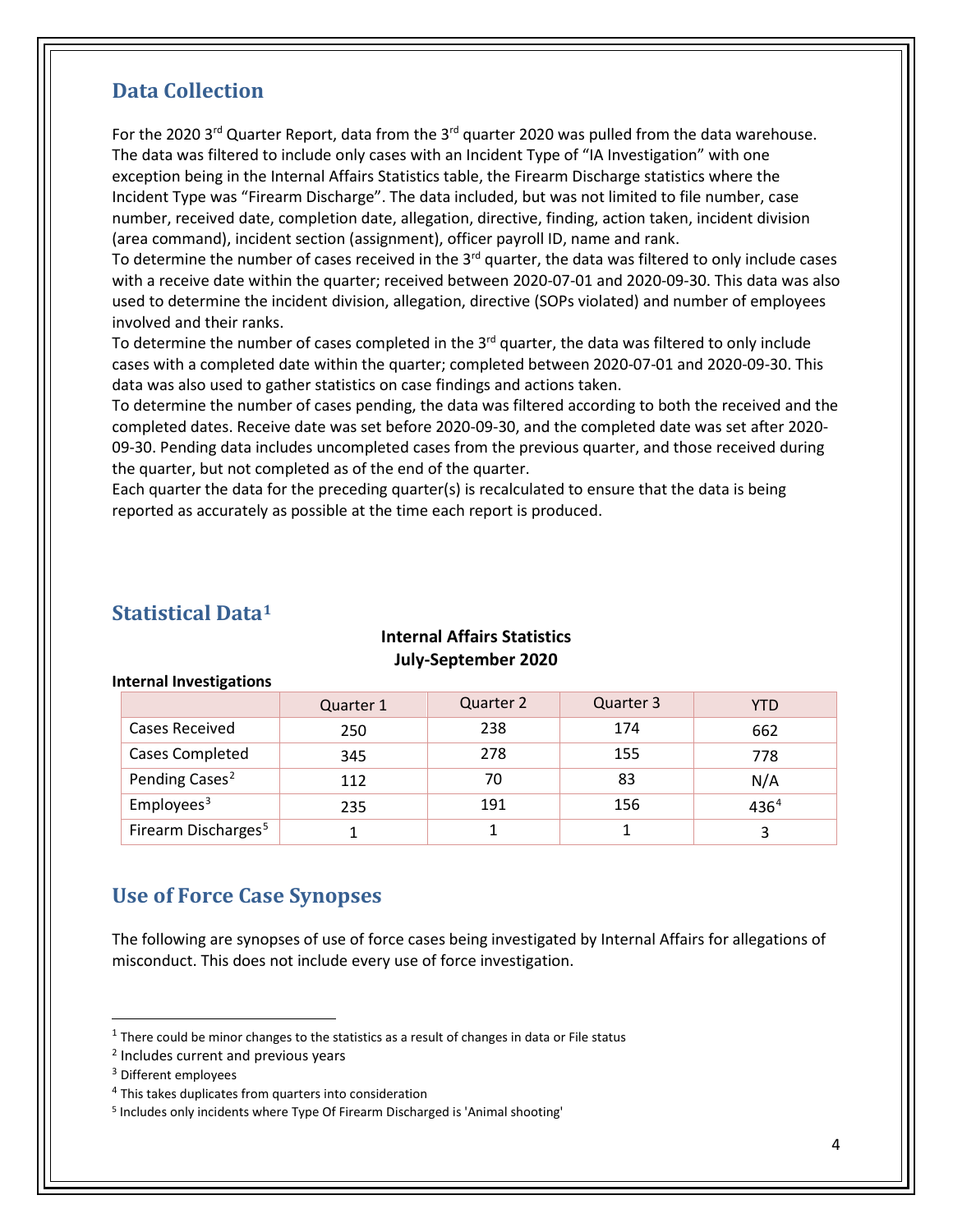## **I2020-000551 2.52.4.A.1.a, 2.52.4.A.1, Sustained, Verbal Reprimand**

On August  $4<sup>th</sup>$ , 2020 an officer was involved in a use of force (Level 1). During the review of the incident violations of following SOP sections were observed:

#### (1) 2-52-4-A.1.a

Officers shall first use de-escalation techniques when feasible to gain the voluntary compliance of an individual to reduce or eliminate the need to use force.

(a) Among these techniques are the use of advisements, warnings, and verbal persuasion as discussed in SOP - Use of Force - De-escalation

#### (1) 2-52-4-A.1

When feasible, officers shall allow an individual a reasonable amount of time to submit to arrest or a lawful order before using force.

## **I2020-000614 2.52.6.A.1, Sustained, No Disciplinary Corrective Action**

On August  $27<sup>th</sup>$ , 2020 an officer was involved in a use of force (Level 1). During the review of the incident violations of following SOP sections were observed:

#### (1) 2.52.6.A.1

When feasible, officers shall identify themselves as peace officers and announce their intent to detain, search, or arrest an individual before using force.

### **I2020-000615 2.52.6.A.1, Sustained, No Disciplinary Corrective Action**

On August 27<sup>th</sup>, 2020 an officer was involved in a use of force (Level 1). During the review of the incident violations of following SOP sections were observed:

#### (1) 2.52.6.A.1

<span id="page-5-0"></span>When feasible, officers shall identify themselves as peace officers and announce their intent to detain, search, or arrest an individual before using force.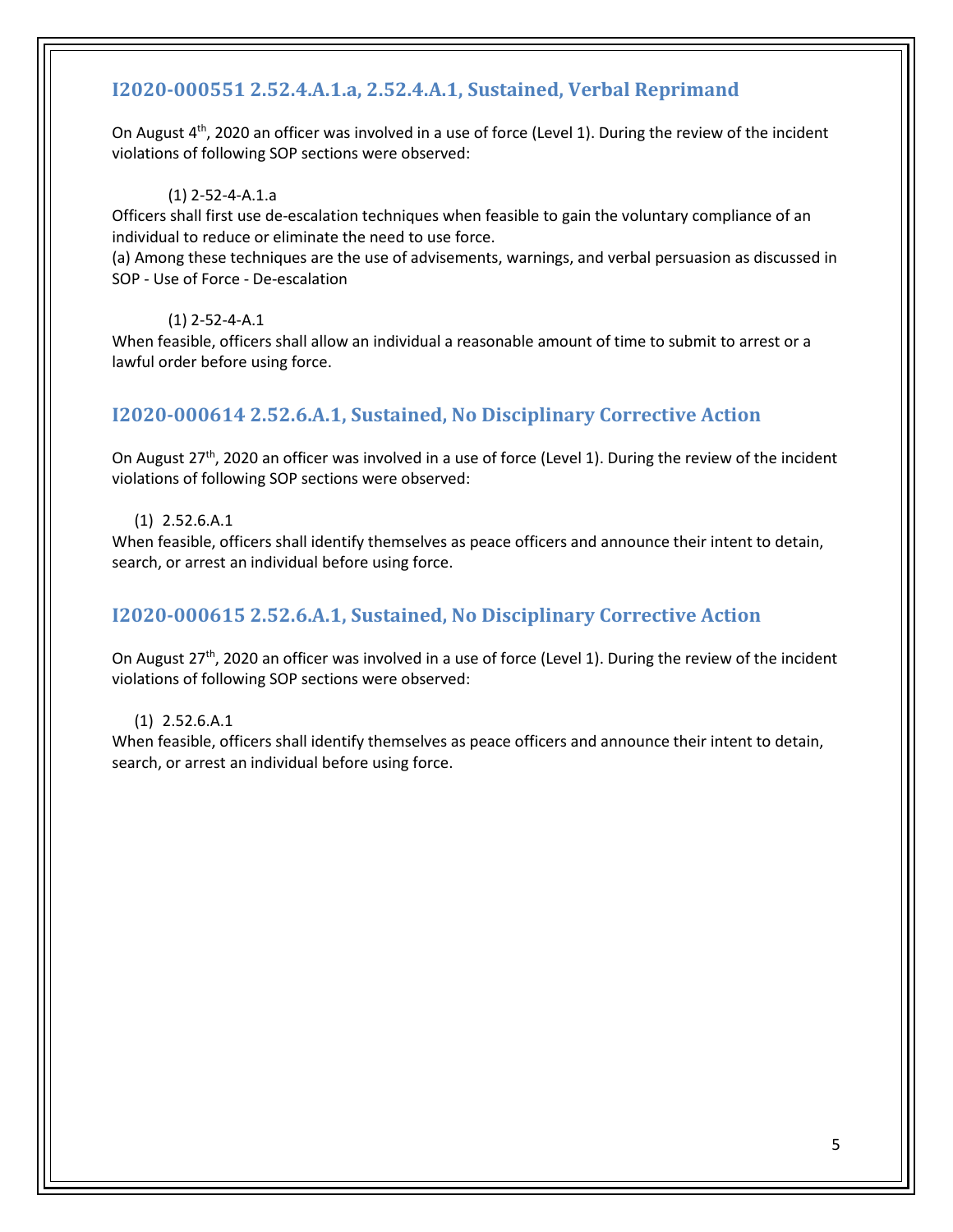# **Case Dispositions**

## **Pending and Completed Cases as Of the End of 3rd Quarter**

<span id="page-6-0"></span>

| i File#      | <b>Received</b> | <b>Completed Month Inc_Division</b> | <b>EmpsInvolved Allegation</b> |                                                    | <b>Finding</b>                                 | <b>ActionTaken</b>     | <b>Hours Suspended</b> |
|--------------|-----------------|-------------------------------------|--------------------------------|----------------------------------------------------|------------------------------------------------|------------------------|------------------------|
| 12019-000497 | 9/10/2019       | 7 Valley Area Command               |                                | On-Duty Conduct                                    | Sustained                                      | Letter of Reprimand    |                        |
| 12019-000497 | 9/10/2019       | 7 Valley Area Command               |                                | <b>On-Duty Conduct</b>                             | Not Sustained                                  | No Disciplinary Action |                        |
| 12019-000497 | 9/10/2019       | 7 Valley Area Command               |                                | On-Duty Conduct                                    | Sustained                                      | Suspension             |                        |
| 12019-000497 | 9/10/2019       | 7 Valley Area Command               |                                | Response                                           | Exonerated                                     | No Disciplinary Action |                        |
| 12019-000497 | 9/10/2019       | 7 Valley Area Command               |                                | Response                                           | Exonerated                                     | No Disciplinary Action |                        |
| 12019-000497 | 9/10/2019       | 7 Valley Area Command               |                                | Response                                           | Exonerated                                     | No Disciplinary Action |                        |
| 12019-000497 | 9/10/2019       | 7 Valley Area Command               |                                | On-Duty Conduct                                    | Administratively Closed                        | No Disciplinary Action |                        |
| 12019-000497 | 9/10/2019       | 7 Valley Area Command               |                                | Response                                           | Not Sustained                                  | No Disciplinary Action | n                      |
| 12019-000497 | 9/10/2019       | 7 Valley Area Command               |                                | Response                                           | Not Sustained                                  | No Disciplinary Action |                        |
| 12019-000497 | 9/10/2019       | 7 Valley Area Command               |                                | Response                                           | Sustained                                      | Suspension             |                        |
| 12019-000525 | 10/20/2019      | 7 Valley Area Command               |                                | On-Duty Conduct                                    | Administratively Closed No Disciplinary Action |                        | $\Omega$               |
| 12019-000525 | 10/20/2019      | 7 Valley Area Command               |                                | On-Duty Conduct                                    | Sustained                                      | Suspension             | 10                     |
| 12019-000525 | 10/20/2019      | 7 Valley Area Command               |                                | On-Duty Conduct                                    | Not Sustained                                  | No Disciplinary Action |                        |
| 12019-000525 | 10/20/2019      | 7 Valley Area Command               |                                | On-Duty Conduct                                    | Sustained                                      | Suspension             | 40                     |
| 12019-000603 | 12/11/2019      | 7 Valley Area Command               |                                | On-Duty Conduct                                    | Administratively Closed No Disciplinary Action |                        | $\Omega$               |
| 12019-000603 | 12/11/2019      | 7 Valley Area Command               |                                | <b>On-Duty Conduct</b>                             | Sustained                                      | Suspension             | 10                     |
| 12020-000038 | 1/23/2020       | 8 Valley Area Command               |                                | Enforcing Laws, Ordinances, and Police Regulations | Sustained                                      | Suspension             | 12                     |
| 12020-000038 | 1/23/2020       | 8 Valley Area Command               |                                | <b>Supervisor Duties</b>                           | Sustained                                      | Suspension             | 10                     |
| 12020-000038 | 1/23/2020       | 8 Valley Area Command               | 1                              | Use of Force                                       | Sustained                                      | Suspension             | 10                     |
| 12020-000038 | 1/23/2020       | 8 Valley Area Command               |                                | <b>On-Duty Conduct</b>                             | Sustained                                      | Terminated             |                        |
| 12020-000038 | 1/23/2020       | 8 Valley Area Command               |                                | On-Duty Conduct                                    | Sustained                                      | Terminated             | $\Omega$               |
| 12020-000038 | 1/23/2020       | 8 Valley Area Command               |                                | Preliminary Investigations                         | Sustained                                      | Terminated             |                        |
| 12020-000038 | 1/23/2020       | 8 Valley Area Command               |                                | Management of OBRD Recordings                      | Sustained                                      | Terminated             |                        |
| 12020-000038 | 1/23/2020       | 8 Valley Area Command               |                                | Enforcing Laws, Ordinances, and Police Regulations | Sustained                                      | Terminated             |                        |
| 12020-000038 | 1/23/2020       | 8 Valley Area Command               | $\mathbf{1}$                   | Enforcing Laws, Ordinances, and Police Regulations | Sustained                                      | Terminated             |                        |
| 12020-000038 | 1/23/2020       | 8 Valley Area Command               |                                | Personnel of the Department Shall Write Reports On | Sustained                                      | Suspension             |                        |
| 12020-000038 | 1/23/2020       | 8 Valley Area Command               |                                | Preliminary Investigations                         | Sustained                                      | Suspension             |                        |
| 12020-000038 | 1/23/2020       | 8 Valley Area Command               |                                | Evidence/Property/Found item accountability        | Sustained                                      | Suspension             |                        |
| 12020-000038 | 1/23/2020       | 8 Valley Area Command               |                                | Enforcing Laws, Ordinances, and Police Regulations | Sustained                                      | Suspension             |                        |
| 12020-000038 | 1/23/2020       | 8 Valley Area Command               |                                | Enforcing Laws, Ordinances, and Police Regulations | Sustained                                      | Suspension             |                        |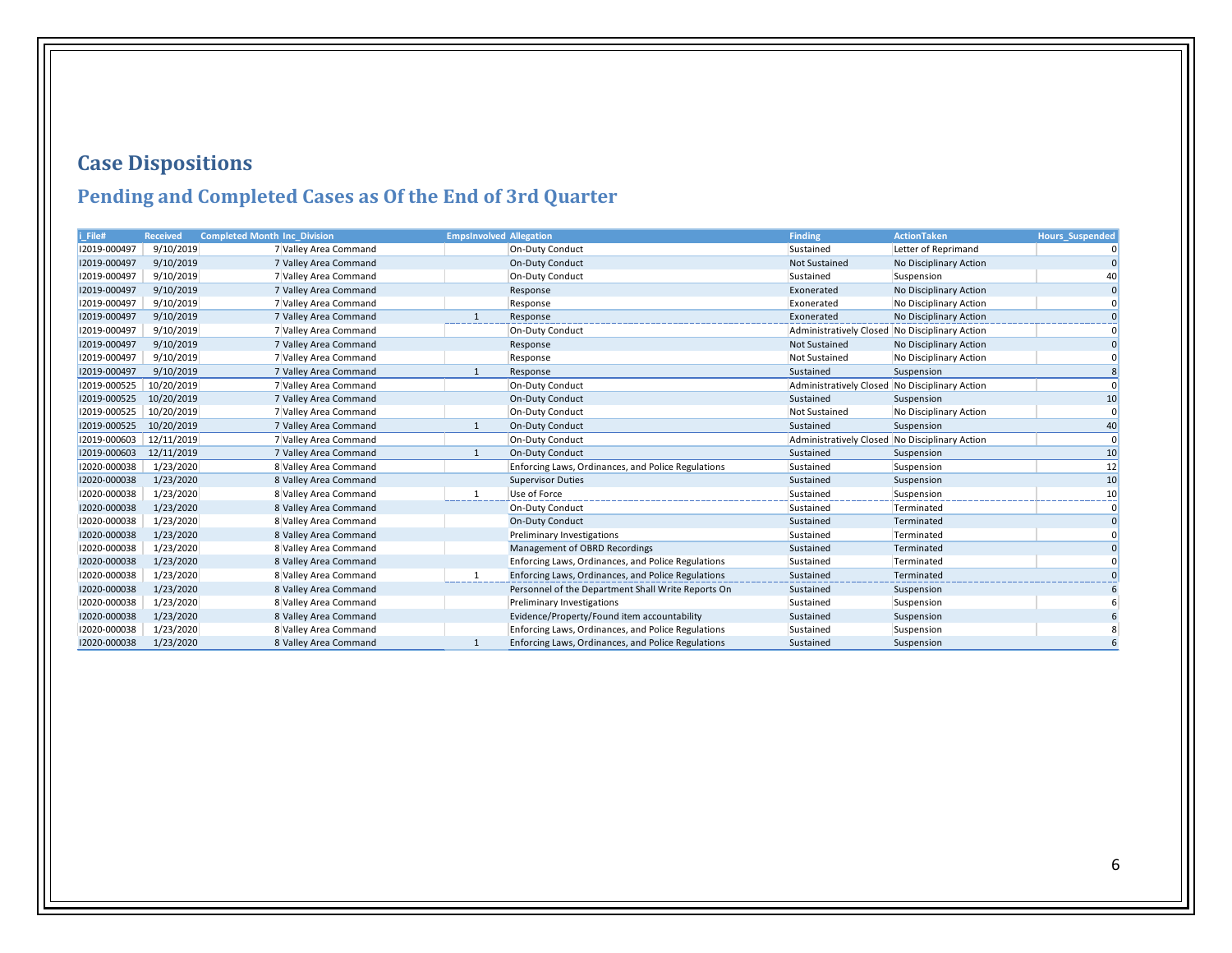|              |           |                                          |                |                                                             |                      |                          | <b>Hours_Suspended</b> |
|--------------|-----------|------------------------------------------|----------------|-------------------------------------------------------------|----------------------|--------------------------|------------------------|
| 12020-000058 | 1/27/2020 | 7 Operations Review                      |                | On-Duty Conduct                                             | Sustained            | Suspension               |                        |
| 12020-000058 | 1/27/2020 | 7 Operations Review                      |                | Insubordination                                             | <b>Not Sustained</b> | No Disciplinary Action   |                        |
| 12020-000078 | 2/6/2020  | 8 Foothills Area Command                 | 1              | Initiating-Primary Pursuit Unit                             | Sustained            | Suspension               | 20                     |
| 12020-000078 | 2/6/2020  | 8 Foothills Area Command                 | $\mathbf{1}$   | Initiating-Primary Pursuit Unit                             | Not Sustained        | No Disciplinary Action   |                        |
| 12020-000078 | 2/6/2020  | 8 Foothills Area Command                 | 1              | Initiating-Primary Pursuit Unit                             | Sustained            | Suspension               | 30                     |
| 12020-000134 | 3/3/2020  | 7 Investigative Services Division        |                | Compliance with Laws, Rules, and Regulations                | Sustained            | Suspension               | 40                     |
| 12020-000134 | 3/3/2020  | 7 Investigative Services Division        |                | Compliance with Laws, Rules, and Regulations                | Sustained            | Suspension               | 16                     |
| 12020-000134 | 3/3/2020  | 7 Investigative Services Division        | 1              | Special Consideration, Privilege, and Professional Courtesy | Sustained            | Verbal Reprimand         |                        |
| 12020-000183 | 3/18/2020 | 9 Metro Traffic Division                 |                | Supervisory Leadership                                      | Sustained            | Letter of Reprimand      | $\Omega$               |
| 12020-000183 | 3/18/2020 | 9 Metro Traffic Division                 | 1              | Supervisory Force Investigation Procedures                  | sustained            | Suspension               | 40                     |
| 12020-000183 | 3/18/2020 | 9 Metro Traffic Division                 | 1              | Supervisory Leadership                                      | Sustained            | Suspension               | 40                     |
| 12020-000217 | 4/3/2020  | 9 Metro Traffic Division                 | 1              | <b>Reporting Requirements</b>                               | Sustained            | Suspension               | 40                     |
| 12020-000228 | 4/9/2020  | 8 Accountability and Oversight Division  |                | Supervisory Leadership                                      | Sustained            | Written Reprimand        |                        |
| 12020-000228 | 4/9/2020  | 8 Accountability and Oversight Division  | $\mathbf{1}$   | Supervisory Leadership                                      | Sustained            | Suspension               |                        |
| 12020-000265 | 4/22/2020 | 8 Internal Affairs Professional Stds Div | $\mathbf{1}$   | <b>On-Duty Conduct</b>                                      | Sustained            | Suspension               | 40                     |
| 12019-000301 | 7/11/2019 | 8 Southeast Area Command                 | 1              | Supervisory Leadership                                      | Sustained            | Letter of Reprimand      |                        |
| 12019-000301 | 7/11/2019 | 8 Southeast Area Command                 | 1              | Personnel Code of Conduct                                   | Sustained            | Letter of Reprimand      |                        |
| 12020-000310 | 5/7/2020  | 8 Accountability and Oversight Division  | $\mathbf{1}$   | Lieutenant or Section Head                                  | Sustained            | <b>Written Reprimand</b> |                        |
| 12020-000317 | 5/8/2020  | 9 Real Time Crime Center                 |                | On-Duty Conduct                                             | Sustained/NBOOC      | Verbal Reprimand         |                        |
| 12020-000317 | 5/8/2020  | 9 Real Time Crime Center                 | 1              | <b>On-Duty Conduct</b>                                      | Unfounded            | No Disciplinary Action   |                        |
| 12020-000331 | 5/15/2020 | 8 Operations Review                      | $\mathbf{1}$   | <b>Timeliness of Reports</b>                                | Sustained            | Written Reprimand        |                        |
| 12020-000334 | 5/15/2020 | 9 Scientific Evidence Division           |                | Compliance with Laws, Rules, and Regulations                | Sustained            | Suspension               | 40                     |
| 12020-000334 | 5/16/2020 | 9 Scientific Evidence Division           |                | Compliance with Laws, Rules, and Regulations                | Sustained            | Suspension               | 40                     |
| 12020-000334 | 5/17/2020 | 9 Scientific Evidence Division           |                | Harassment                                                  | Sustained            | Suspension               | 40                     |
| 12020-000334 | 5/18/2020 | 9 Scientific Evidence Division           | $\mathbf{1}$   | Harassment                                                  | Sustained            | Suspension               | 40                     |
| 12020-000349 | 5/19/2020 | 7 Southwest Area Command                 | 1              | Use of APD Vehicles                                         | Sustained            | Suspension               |                        |
| 12020-000363 | 5/27/2020 | 8 Southwest Area Command                 | 1              | Compliance with Laws, Rules, and Regulations                | Unfounded            | No Disciplinary Action   |                        |
| 12020-000364 | 5/27/2020 | 9 Investigative Services Division        | $\overline{1}$ | Alcoholic Beverages and Controlled Substances               | Unfounded            | No Disciplinary Action   |                        |
| 12020-000371 | 5/28/2020 | 7 Southwest Area Command                 |                | Use of APD Vehicles                                         | Sustained            | Verbal Reprimand         |                        |
| 12020-000371 | 5/28/2020 | 7 Southwest Area Command                 |                | Submission of Evidence                                      | Sustained            | Suspension               |                        |
| 12020-000371 | 5/28/2020 | 7 Southwest Area Command                 | $\mathbf{1}$   | Submission of Evidence                                      | Sustained            | Suspension               |                        |
| 12020-000388 | 6/1/2020  | 7 Communications Division                |                | <b>Reporting for Duty</b>                                   | <b>Not Sustained</b> | No Disciplinary Action   |                        |
| 12020-000388 | 6/1/2020  | 7 Communications Division                | 1              | On-Duty Conduct                                             | Not Sustained        | No Disciplinary Action   |                        |
| 12020-000392 | 6/1/2020  | 7 Scientific Evidence Division           | 1              | Compliance with Laws, Rules, and Regulations                | Sustained            | Suspension               | 16                     |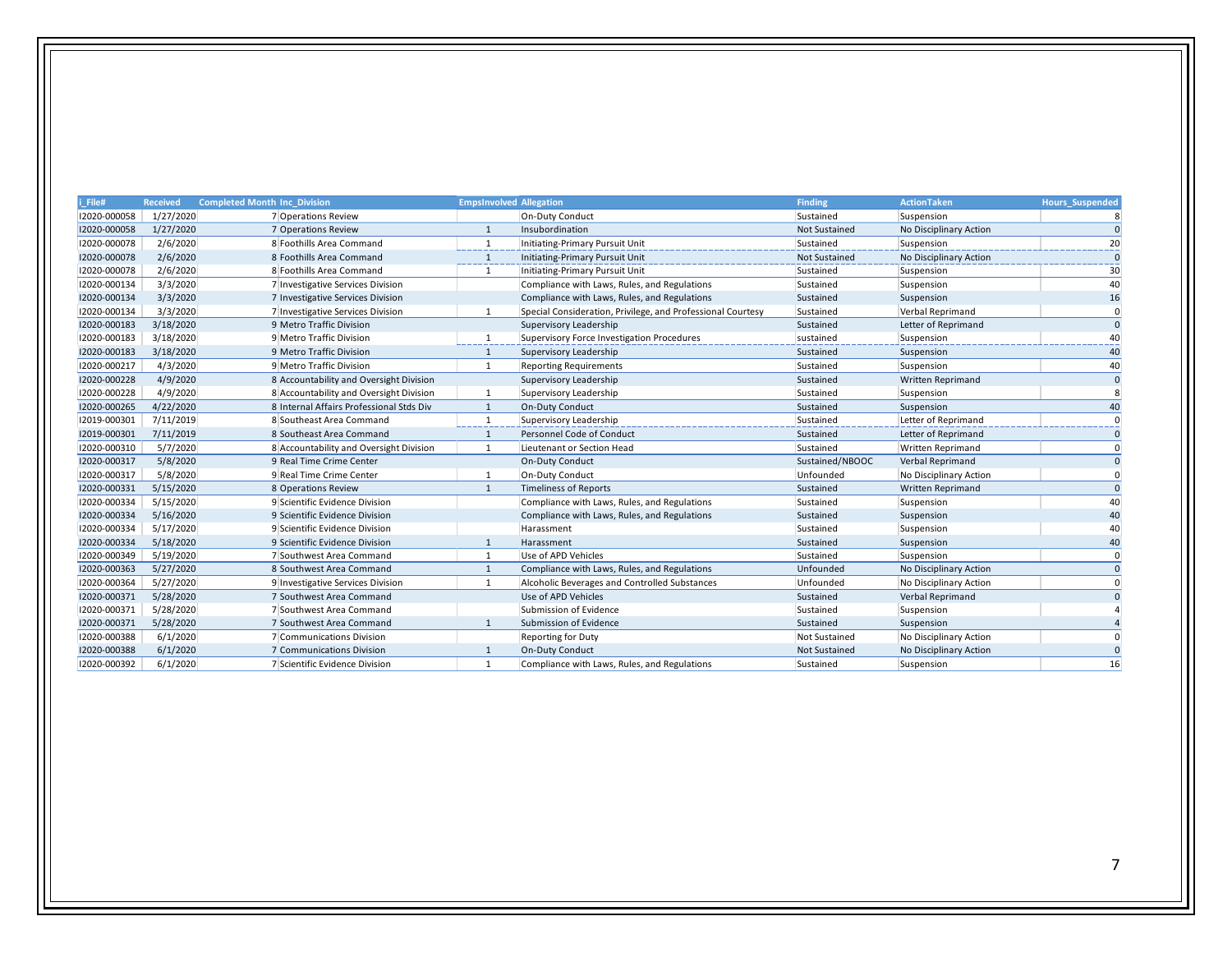| i File#      | <b>Received</b> | <b>Completed Month Inc Division</b> | <b>EmpsInvolved Allegation</b> |                                                    | <b>Finding</b>                                 | <b>ActionTaken</b>           | <b>Hours Suspended</b> |
|--------------|-----------------|-------------------------------------|--------------------------------|----------------------------------------------------|------------------------------------------------|------------------------------|------------------------|
| 12020-000409 | 5/27/2020       | 8 Communications Division           |                                | <b>Reporting for Duty</b>                          | Unfounded                                      | No Disciplinary Action       |                        |
| 12020-000412 | 6/3/2020        | 7 Southeast Area Command            | 1                              | Management of OBRD Recordings                      | Sustained                                      | Verbal Reprimand             |                        |
| 12020-000420 | 6/8/2020        | 9 Northwest Area Command            |                                | On-Duty Conduct                                    | Sustained                                      | Terminated                   | <sup>0</sup>           |
| 12020-000420 | 6/8/2020        | 9 Northwest Area Command            |                                | Use of APD Vehicles                                | Sustained                                      | Terminated                   |                        |
| 12020-000427 | 6/15/2020       | 9 Foothills Area Command            |                                | Compliance with Laws, Rules, and Regulations       | Sustained                                      | Letter of Reprimand          |                        |
| 12020-000427 | 6/15/2020       | 9 Foothills Area Command            | 1                              | Social Media                                       | <b>Not Sustained</b>                           | No Disciplinary Action       |                        |
| 12020-000430 | 6/17/2020       | 7 Valley Area Command               |                                | UOF Review & Investigation by Department Personnel | Sustained                                      | Letter of Reprimand          |                        |
| 12020-000430 | 6/17/2020       | 7 Valley Area Command               |                                | UOF Review & Investigation by Department Personnel | Sustained                                      | Administratively Closed-NDCA |                        |
| 12020-000435 | 6/18/2020       | 9 Foothills Area Command            | $\mathbf{1}$                   | Wild/Dangerous Animals                             | Exonerated                                     | No Disciplinary Action       |                        |
| 12020-000437 | 6/18/2020       | 7 Aviation Division                 |                                | <b>Duties of Personnel</b>                         | Administratively Closed No Disciplinary Action |                              |                        |
| 12020-000437 | 6/18/2020       | 7 Aviation Division                 |                                | <b>Duties of Personnel</b>                         | Administratively Closed No Disciplinary Action |                              |                        |
| 12020-000438 | 6/19/2020       | 7 Northwest Area Command            | $\mathbf{1}$                   | Supervisory Leadership                             | Sustained                                      | Administratively Closed-NDCA |                        |
| 12020-000440 | 6/25/2020       | 7 Investigative Services Division   |                                | Management of OBRD Recordings                      | Sustained                                      | Verbal Reprimand             |                        |
| 12020-000441 | 6/25/2020       | 7 Northwest Area Command            | 1                              | Supervisory Leadership                             | Sustained                                      | Administratively Closed-NDCA |                        |
| 12020-000444 | 6/29/2020       | 8 Southwest Area Command            | $\mathbf{1}$                   | <b>Missed Court</b>                                | Sustained                                      | Verbal Reprimand             |                        |
| 12020-000445 | 6/29/2020       | 7 Metro Traffic Division            | 1                              | <b>Missed Court</b>                                | Exonerated                                     | No Disciplinary Action       |                        |
| 12020-000446 | 6/29/2020       | 8 Northwest Area Command            |                                | <b>Missed Court</b>                                | Sustained                                      | Verbal Reprimand             | <sup>0</sup>           |
| 12020-000447 | 6/29/2020       | 7 Metro Traffic Division            | $\mathbf{1}$                   | <b>Missed Court</b>                                | Exonerated                                     | No Disciplinary Action       |                        |
| 12020-000448 | 6/29/2020       | 7 Valley Area Command               |                                | <b>Missed Court</b>                                | Exonerated                                     | No Disciplinary Action       |                        |
| 12020-000449 | 6/29/2020       | 8 Records Division                  | $\mathbf{1}$                   | On-Duty Conduct                                    | Sustained                                      | <b>Written Reprimand</b>     |                        |
| 12020-000450 | 6/30/2020       | 7 Southwest Area Command            |                                | <b>Missed Court</b>                                | Unfounded                                      | No Disciplinary Action       |                        |
| 12020-000451 | 6/30/2020       | 7 Southeast Area Command            |                                | <b>Missed Court</b>                                | Sustained                                      | Administratively Closed-NDCA |                        |
| 12020-000452 | 7/1/2020        | 7 Real Time Crime Center            |                                | <b>Missed Court</b>                                | Unfounded                                      | No Disciplinary Action       |                        |
| 12020-000453 | 7/1/2020        | 7 Southeast Area Command            |                                | <b>Missed Court</b>                                | Sustained                                      | Administratively Closed-NDCA |                        |
| 12020-000454 | 7/1/2020        | 7 Valley Area Command               | -1                             | <b>Missed Court</b>                                | Exonerated                                     | No Disciplinary Action       | $\Omega$               |
| 12020-000455 | 7/2/2020        | 7 Valley Area Command               |                                | <b>Missed Court</b>                                | Sustained                                      | Verbal Reprimand             |                        |
| 12020-000456 | 7/7/2020        | 7 Valley Area Command               |                                | <b>Missed Court</b>                                | Administratively Closed No Disciplinary Action |                              |                        |
| 12020-000457 | 7/7/2020        | 7 Southwest Area Command            |                                | <b>Missed Court</b>                                | Sustained                                      | Administratively Closed-NDCA |                        |
| 12020-000458 | 7/7/2020        | 7 Southeast Area Command            |                                | <b>Missed Court</b>                                | Sustained                                      | Administratively Closed-NDCA |                        |
| 12020-000459 | 7/7/2020        | 7 Metro Traffic Division            |                                | <b>Missed Court</b>                                | Exonerated                                     | No Disciplinary Action       |                        |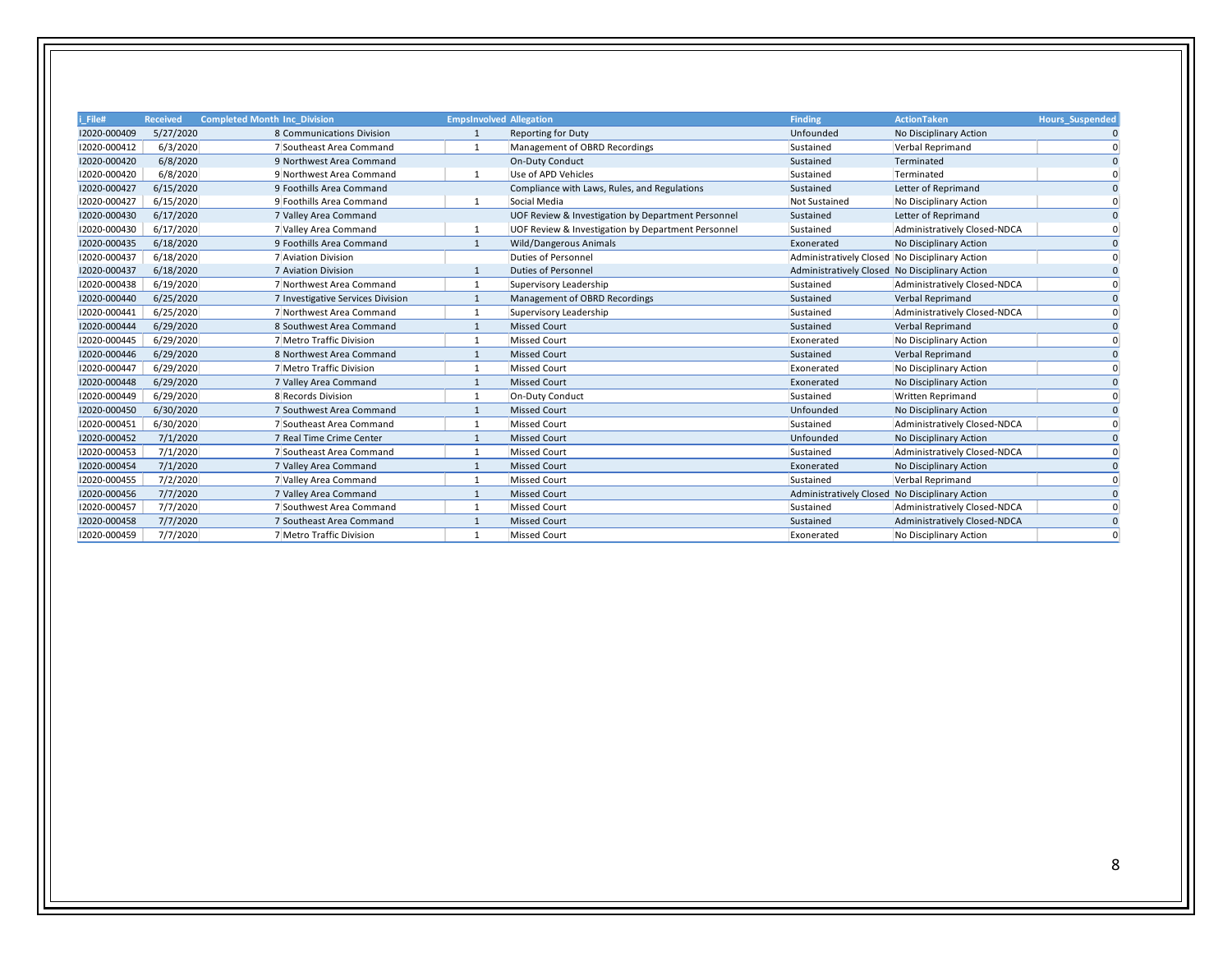| File#        | <b>Received</b> | <b>Completed Month Inc Division</b> | <b>EmpsInvolved Allegation</b> |                                          | <b>Finding</b> | <b>ActionTaken</b>                | <b>Hours Suspended</b> |
|--------------|-----------------|-------------------------------------|--------------------------------|------------------------------------------|----------------|-----------------------------------|------------------------|
| 12020-000460 | 7/7/2020        | 7 Investigative Services Division   | $\overline{1}$                 | Using the OBRD                           | Sustained      | Letter of Reprimand               |                        |
| 12020-000463 | 7/8/2020        | 8 Communications Division           |                                | On-Duty Conduct                          | Sustained      | <b>Written Reprimand</b>          |                        |
| 12020-000463 | 7/8/2020        | 8 Communications Division           |                                | On-Duty Conduct                          | Sustained      | Suspension                        |                        |
| 12020-000464 | 7/8/2020        | 7 Northeast Area Command            | $\mathbf{1}$                   | <b>Missed Court</b>                      | Unfounded      | No Disciplinary Action            |                        |
| 12020-000465 | 7/8/2020        | 8 Communications Division           |                                | On-Duty Conduct                          | Sustained      | <b>Written Reprimand</b>          |                        |
| 12020-000466 | 7/8/2020        | 7 Southwest Area Command            | $\mathbf{1}$                   | <b>Reporting Requirements</b>            | Unfounded      | No Disciplinary Action            |                        |
| 12020-000467 | 7/8/2020        | 7 Operations Review                 | -1                             | <b>Reporting Requirements</b>            | Exonerated     | No Disciplinary Action            |                        |
| 12020-000468 | 7/8/2020        | 7 Special Operations Division       |                                | <b>Reporting Requirements</b>            | Sustained      | Verbal Reprimand                  |                        |
| 12020-000469 | 7/8/2020        | 9 Homeland Security Division        |                                | <b>Reporting Requirements</b>            | Sustained      | Suspension                        |                        |
| 12020-000470 | 7/8/2020        | 7 Southeast Area Command            | 1                              | <b>Reporting Requirements</b>            | Sustained      | Verbal Reprimand                  |                        |
| 12020-000471 | 7/8/2020        | 7 Valley Area Command               |                                | <b>Reporting Requirements</b>            | Sustained      | Administratively Closed-NDCA      |                        |
| 12020-000472 | 7/9/2020        | 7 Investigative Services Division   | -1                             | Management of OBRD Recordings            | Sustained      | Verbal Reprimand                  |                        |
| 12020-000473 | 7/9/2020        | 7 Northeast Area Command            |                                | <b>Missed Court</b>                      | Sustained      | <b>Written Reprimand</b>          |                        |
| 12020-000473 | 7/9/2020        | 7 Northeast Area Command            |                                | <b>Missed Court</b>                      | Exonerated     | No Disciplinary Action            |                        |
| 12020-000474 | 7/9/2020        | 7 Northeast Area Command            | -1                             | <b>Missed Court</b>                      | Unfounded      | No Disciplinary Corrective Action |                        |
| 12020-000475 | 7/9/2020        | 8 Northwest Area Command            | -1                             | Personnel Code of Conduct                | Exonerated     | No Disciplinary Action            |                        |
| 12020-000476 | 7/9/2020        | 8 Investigative Services Division   | 1                              | OBRD                                     | Sustained      | Verbal Reprimand                  |                        |
| 12020-000477 | 7/9/2020        | 7 Metro Traffic Division            |                                | <b>Crashes Involving Police Vehicles</b> | Unfounded      | No Disciplinary Action            |                        |
| 12020-000477 | 7/9/2020        | 7 Metro Traffic Division            |                                | <b>Crashes Involving Police Vehicles</b> | Unfounded      | No Disciplinary Action            |                        |
| 12020-000477 | 7/9/2020        | 7 Metro Traffic Division            | $\mathbf{1}$                   | <b>Crashes Involving Police Vehicles</b> | Unfounded      | No Disciplinary Action            |                        |
| 12020-000478 | 7/9/2020        | 8 Northwest Area Command            |                                | <b>Crashes Involving Police Vehicles</b> | Sustained      | <b>Written Reprimand</b>          |                        |
| 12020-000478 | 7/9/2020        | 8 Northwest Area Command            |                                | <b>Crashes Involving Police Vehicles</b> | Sustained      | <b>Written Reprimand</b>          |                        |
| 12020-000478 | 7/9/2020        | 8 Northwest Area Command            |                                | Crashes Involving Police Vehicles        | Sustained      | <b>Written Reprimand</b>          |                        |
| 12020-000479 | 7/9/2020        | 7 Southeast Area Command            |                                | <b>Crashes Involving Police Vehicles</b> | Unfounded      | No Disciplinary Action            |                        |
| 12020-000479 | 7/9/2020        | 7 Southeast Area Command            |                                | <b>Crashes Involving Police Vehicles</b> | Unfounded      | No Disciplinary Action            |                        |
| 12020-000479 | 7/9/2020        | 7 Southeast Area Command            | $\overline{1}$                 | <b>Crashes Involving Police Vehicles</b> | Unfounded      | No Disciplinary Action            |                        |
| 12020-000480 | 7/9/2020        | 8 Special Operations Division       |                                | <b>Crashes Involving Police Vehicles</b> | Sustained      | Administratively Closed-NDCA      |                        |
| 12020-000480 | 7/9/2020        | 8 Special Operations Division       |                                | <b>Crashes Involving Police Vehicles</b> | Sustained      | Administratively Closed-NDCA      |                        |
| 12020-000480 | 7/9/2020        | 8 Special Operations Division       |                                | Crashes Involving Police Vehicles        | Sustained      | Administratively Closed-NDCA      |                        |
| 12020-000481 | 7/9/2020        | 8 Northeast Area Command            | $\mathbf{1}$                   | <b>Missed Court</b>                      | Sustained      | Administratively Closed-NDCA      |                        |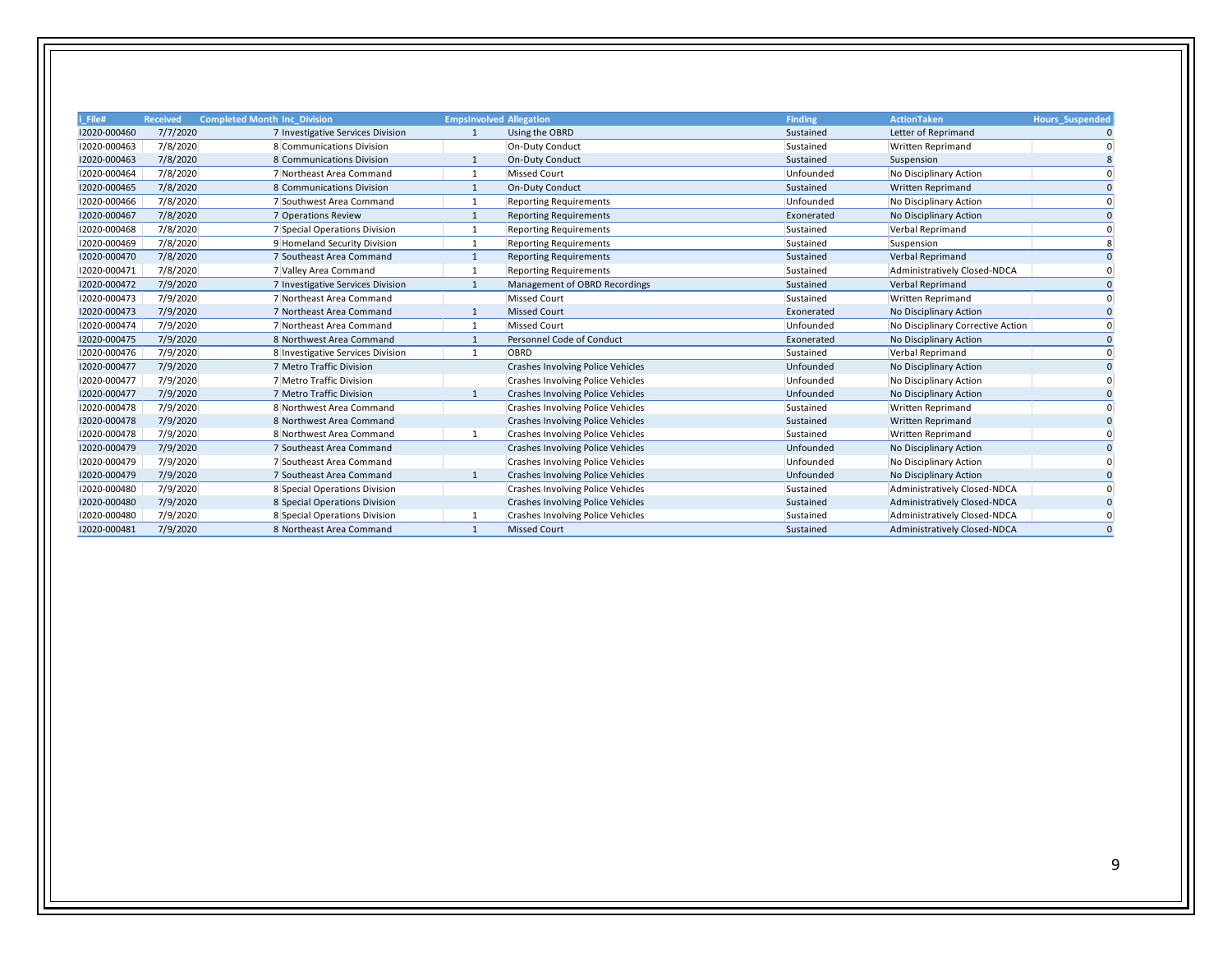| i File#<br><b>Completed Month Inc Division</b><br><b>EmpsInvolved Allegation</b><br><b>Finding</b><br><b>ActionTaken</b><br><b>Received</b><br>12020-000482<br>7/9/2020<br>7 Southeast Area Command<br>OBRD<br>Administratively Closed-NDCA<br>Sustained<br>12020-000483<br>7/9/2020<br>7 Aviation Division<br><b>Department Property</b><br>Sustained<br>Written Reprimand<br>$\overline{1}$<br>12020-000485<br>7/10/2020<br>7 Foothills Area Command<br>OBRD<br>Sustained<br>Verbal Reprimand<br>$\mathbf{1}$<br>7/13/2020<br>12020-000487<br>7 Northeast Area Command<br><b>Line Inspection Process</b><br>Administratively Closed-NDCA<br>Sustained<br>12020-000488<br>7/14/2020<br>7 Southeast Area Command<br><b>Reporting Requirements</b><br>No Disciplinary Action<br>Exonerated<br>7/14/2020<br>12020-000488<br>7 Southeast Area Command<br><b>Reporting Requirements</b><br>Exonerated<br>No Disciplinary Action<br>12020-000489<br>7/14/2020<br>Sustained<br>Letter of Reprimand<br>7 Investigative Services Division<br><b>Reporting Requirements</b><br>7/14/2020<br>12020-000490<br>8 Homeland Security Division<br>Written Reprimand<br><b>Reporting Requirements</b><br>Sustained<br>1<br>12020-000491<br>7/14/2020<br>8 Northeast Area Command<br>Sustained<br>Administratively Closed-NDCA<br><b>Reporting Requirements</b><br>$\mathbf{1}$<br>12020-000492<br>7/14/2020<br>8 Valley Area Command<br><b>Line Inspection Process</b><br>Sustained<br>Verbal Reprimand<br>12020-000492<br>7/14/2020<br>8 Valley Area Command<br>Line Inspection Process<br>Sustained<br>Verbal Reprimand<br>7/14/2020<br>12020-000492<br><b>Duties of Personnel</b><br>8 Valley Area Command<br>Sustained<br><b>Verbal Reprimand</b><br>-1<br>12020-000493<br>7/14/2020<br>Management of OBRD Recordings<br>7 Northwest Area Command<br>Sustained<br>Verbal Reprimand<br>$\overline{1}$<br>12020-000495<br>7/15/2020<br>8 Northeast Area Command<br>Records<br>Sustained<br><b>Written Reprimand</b><br>$\mathbf{1}$<br>12020-000496<br>7/15/2020<br>Missed Court<br>7 Southeast Area Command<br>Unfounded<br>No Disciplinary Action<br>12020-000497<br>7/16/2020<br>7 Metro Traffic Division<br>Management of OBRD Recordings<br>Sustained<br>Administratively Closed-NDCA<br>7/17/2020<br>12020-000498<br>7 Southeast Area Command<br>Use of Force Review by Supervisors and the Chain of Command<br>Exonerated<br>No Disciplinary Action<br>$\mathbf{1}$<br>7/20/2020<br>12020-000500<br>UOF Review & Investigation by Department Personnel<br>Sustained<br>Administratively Closed-NDCA<br>7 Northeast Area Command<br>$\mathbf{1}$<br>12020-000502<br>7/20/2020<br>Missed Court<br>8 Northeast Area Command<br>Sustained<br>Administratively Closed-NDCA<br>12020-000502<br>7/20/2020<br>8 Northeast Area Command<br><b>Missed Court</b><br>Unfounded<br>No Disciplinary Action<br>7/20/2020<br>12020-000504<br><b>Missed Court</b><br>7 Valley Area Command<br>Exonerated<br>No Disciplinary Action<br><b>Missed Court</b><br>12020-000505<br>7/20/2020<br>8 Records Division<br>Administratively Closed-NDCA<br>Sustained<br>-1<br>12020-000506<br>7/20/2020<br>7 Metro Traffic Division<br>Missed Court<br>Sustained<br>Administratively Closed-NDCA<br>12020-000507<br>7/20/2020<br>Personnel Code of Conduct<br>7 Foothills Area Command<br>Sustained<br>Administratively Closed-NDCA<br>$\mathbf{1}$<br>12020-000509<br>7/22/2020<br>7 Southeast Area Command<br>Compliance with Laws, Rules, and Regulations<br>Sustained<br>Verbal Reprimand |                        |
|------------------------------------------------------------------------------------------------------------------------------------------------------------------------------------------------------------------------------------------------------------------------------------------------------------------------------------------------------------------------------------------------------------------------------------------------------------------------------------------------------------------------------------------------------------------------------------------------------------------------------------------------------------------------------------------------------------------------------------------------------------------------------------------------------------------------------------------------------------------------------------------------------------------------------------------------------------------------------------------------------------------------------------------------------------------------------------------------------------------------------------------------------------------------------------------------------------------------------------------------------------------------------------------------------------------------------------------------------------------------------------------------------------------------------------------------------------------------------------------------------------------------------------------------------------------------------------------------------------------------------------------------------------------------------------------------------------------------------------------------------------------------------------------------------------------------------------------------------------------------------------------------------------------------------------------------------------------------------------------------------------------------------------------------------------------------------------------------------------------------------------------------------------------------------------------------------------------------------------------------------------------------------------------------------------------------------------------------------------------------------------------------------------------------------------------------------------------------------------------------------------------------------------------------------------------------------------------------------------------------------------------------------------------------------------------------------------------------------------------------------------------------------------------------------------------------------------------------------------------------------------------------------------------------------------------------------------------------------------------------------------------------------------------------------------------------------------------------------------------------------------------------------------------------------------------------------------------------------------------------------------------------------------------------------------------------------------------------------------------------------------------------------------------------------------------------------------------------------------------------------------------------------------------------------------|------------------------|
|                                                                                                                                                                                                                                                                                                                                                                                                                                                                                                                                                                                                                                                                                                                                                                                                                                                                                                                                                                                                                                                                                                                                                                                                                                                                                                                                                                                                                                                                                                                                                                                                                                                                                                                                                                                                                                                                                                                                                                                                                                                                                                                                                                                                                                                                                                                                                                                                                                                                                                                                                                                                                                                                                                                                                                                                                                                                                                                                                                                                                                                                                                                                                                                                                                                                                                                                                                                                                                                                                                                                                            | <b>Hours Suspended</b> |
|                                                                                                                                                                                                                                                                                                                                                                                                                                                                                                                                                                                                                                                                                                                                                                                                                                                                                                                                                                                                                                                                                                                                                                                                                                                                                                                                                                                                                                                                                                                                                                                                                                                                                                                                                                                                                                                                                                                                                                                                                                                                                                                                                                                                                                                                                                                                                                                                                                                                                                                                                                                                                                                                                                                                                                                                                                                                                                                                                                                                                                                                                                                                                                                                                                                                                                                                                                                                                                                                                                                                                            | 0                      |
|                                                                                                                                                                                                                                                                                                                                                                                                                                                                                                                                                                                                                                                                                                                                                                                                                                                                                                                                                                                                                                                                                                                                                                                                                                                                                                                                                                                                                                                                                                                                                                                                                                                                                                                                                                                                                                                                                                                                                                                                                                                                                                                                                                                                                                                                                                                                                                                                                                                                                                                                                                                                                                                                                                                                                                                                                                                                                                                                                                                                                                                                                                                                                                                                                                                                                                                                                                                                                                                                                                                                                            | $\Omega$               |
|                                                                                                                                                                                                                                                                                                                                                                                                                                                                                                                                                                                                                                                                                                                                                                                                                                                                                                                                                                                                                                                                                                                                                                                                                                                                                                                                                                                                                                                                                                                                                                                                                                                                                                                                                                                                                                                                                                                                                                                                                                                                                                                                                                                                                                                                                                                                                                                                                                                                                                                                                                                                                                                                                                                                                                                                                                                                                                                                                                                                                                                                                                                                                                                                                                                                                                                                                                                                                                                                                                                                                            | U                      |
|                                                                                                                                                                                                                                                                                                                                                                                                                                                                                                                                                                                                                                                                                                                                                                                                                                                                                                                                                                                                                                                                                                                                                                                                                                                                                                                                                                                                                                                                                                                                                                                                                                                                                                                                                                                                                                                                                                                                                                                                                                                                                                                                                                                                                                                                                                                                                                                                                                                                                                                                                                                                                                                                                                                                                                                                                                                                                                                                                                                                                                                                                                                                                                                                                                                                                                                                                                                                                                                                                                                                                            | <sup>0</sup>           |
|                                                                                                                                                                                                                                                                                                                                                                                                                                                                                                                                                                                                                                                                                                                                                                                                                                                                                                                                                                                                                                                                                                                                                                                                                                                                                                                                                                                                                                                                                                                                                                                                                                                                                                                                                                                                                                                                                                                                                                                                                                                                                                                                                                                                                                                                                                                                                                                                                                                                                                                                                                                                                                                                                                                                                                                                                                                                                                                                                                                                                                                                                                                                                                                                                                                                                                                                                                                                                                                                                                                                                            | n                      |
|                                                                                                                                                                                                                                                                                                                                                                                                                                                                                                                                                                                                                                                                                                                                                                                                                                                                                                                                                                                                                                                                                                                                                                                                                                                                                                                                                                                                                                                                                                                                                                                                                                                                                                                                                                                                                                                                                                                                                                                                                                                                                                                                                                                                                                                                                                                                                                                                                                                                                                                                                                                                                                                                                                                                                                                                                                                                                                                                                                                                                                                                                                                                                                                                                                                                                                                                                                                                                                                                                                                                                            | <sup>0</sup>           |
|                                                                                                                                                                                                                                                                                                                                                                                                                                                                                                                                                                                                                                                                                                                                                                                                                                                                                                                                                                                                                                                                                                                                                                                                                                                                                                                                                                                                                                                                                                                                                                                                                                                                                                                                                                                                                                                                                                                                                                                                                                                                                                                                                                                                                                                                                                                                                                                                                                                                                                                                                                                                                                                                                                                                                                                                                                                                                                                                                                                                                                                                                                                                                                                                                                                                                                                                                                                                                                                                                                                                                            |                        |
|                                                                                                                                                                                                                                                                                                                                                                                                                                                                                                                                                                                                                                                                                                                                                                                                                                                                                                                                                                                                                                                                                                                                                                                                                                                                                                                                                                                                                                                                                                                                                                                                                                                                                                                                                                                                                                                                                                                                                                                                                                                                                                                                                                                                                                                                                                                                                                                                                                                                                                                                                                                                                                                                                                                                                                                                                                                                                                                                                                                                                                                                                                                                                                                                                                                                                                                                                                                                                                                                                                                                                            | <sup>0</sup>           |
|                                                                                                                                                                                                                                                                                                                                                                                                                                                                                                                                                                                                                                                                                                                                                                                                                                                                                                                                                                                                                                                                                                                                                                                                                                                                                                                                                                                                                                                                                                                                                                                                                                                                                                                                                                                                                                                                                                                                                                                                                                                                                                                                                                                                                                                                                                                                                                                                                                                                                                                                                                                                                                                                                                                                                                                                                                                                                                                                                                                                                                                                                                                                                                                                                                                                                                                                                                                                                                                                                                                                                            |                        |
|                                                                                                                                                                                                                                                                                                                                                                                                                                                                                                                                                                                                                                                                                                                                                                                                                                                                                                                                                                                                                                                                                                                                                                                                                                                                                                                                                                                                                                                                                                                                                                                                                                                                                                                                                                                                                                                                                                                                                                                                                                                                                                                                                                                                                                                                                                                                                                                                                                                                                                                                                                                                                                                                                                                                                                                                                                                                                                                                                                                                                                                                                                                                                                                                                                                                                                                                                                                                                                                                                                                                                            |                        |
|                                                                                                                                                                                                                                                                                                                                                                                                                                                                                                                                                                                                                                                                                                                                                                                                                                                                                                                                                                                                                                                                                                                                                                                                                                                                                                                                                                                                                                                                                                                                                                                                                                                                                                                                                                                                                                                                                                                                                                                                                                                                                                                                                                                                                                                                                                                                                                                                                                                                                                                                                                                                                                                                                                                                                                                                                                                                                                                                                                                                                                                                                                                                                                                                                                                                                                                                                                                                                                                                                                                                                            |                        |
|                                                                                                                                                                                                                                                                                                                                                                                                                                                                                                                                                                                                                                                                                                                                                                                                                                                                                                                                                                                                                                                                                                                                                                                                                                                                                                                                                                                                                                                                                                                                                                                                                                                                                                                                                                                                                                                                                                                                                                                                                                                                                                                                                                                                                                                                                                                                                                                                                                                                                                                                                                                                                                                                                                                                                                                                                                                                                                                                                                                                                                                                                                                                                                                                                                                                                                                                                                                                                                                                                                                                                            |                        |
|                                                                                                                                                                                                                                                                                                                                                                                                                                                                                                                                                                                                                                                                                                                                                                                                                                                                                                                                                                                                                                                                                                                                                                                                                                                                                                                                                                                                                                                                                                                                                                                                                                                                                                                                                                                                                                                                                                                                                                                                                                                                                                                                                                                                                                                                                                                                                                                                                                                                                                                                                                                                                                                                                                                                                                                                                                                                                                                                                                                                                                                                                                                                                                                                                                                                                                                                                                                                                                                                                                                                                            |                        |
|                                                                                                                                                                                                                                                                                                                                                                                                                                                                                                                                                                                                                                                                                                                                                                                                                                                                                                                                                                                                                                                                                                                                                                                                                                                                                                                                                                                                                                                                                                                                                                                                                                                                                                                                                                                                                                                                                                                                                                                                                                                                                                                                                                                                                                                                                                                                                                                                                                                                                                                                                                                                                                                                                                                                                                                                                                                                                                                                                                                                                                                                                                                                                                                                                                                                                                                                                                                                                                                                                                                                                            | <sup>0</sup>           |
|                                                                                                                                                                                                                                                                                                                                                                                                                                                                                                                                                                                                                                                                                                                                                                                                                                                                                                                                                                                                                                                                                                                                                                                                                                                                                                                                                                                                                                                                                                                                                                                                                                                                                                                                                                                                                                                                                                                                                                                                                                                                                                                                                                                                                                                                                                                                                                                                                                                                                                                                                                                                                                                                                                                                                                                                                                                                                                                                                                                                                                                                                                                                                                                                                                                                                                                                                                                                                                                                                                                                                            | O                      |
|                                                                                                                                                                                                                                                                                                                                                                                                                                                                                                                                                                                                                                                                                                                                                                                                                                                                                                                                                                                                                                                                                                                                                                                                                                                                                                                                                                                                                                                                                                                                                                                                                                                                                                                                                                                                                                                                                                                                                                                                                                                                                                                                                                                                                                                                                                                                                                                                                                                                                                                                                                                                                                                                                                                                                                                                                                                                                                                                                                                                                                                                                                                                                                                                                                                                                                                                                                                                                                                                                                                                                            | $\Omega$               |
|                                                                                                                                                                                                                                                                                                                                                                                                                                                                                                                                                                                                                                                                                                                                                                                                                                                                                                                                                                                                                                                                                                                                                                                                                                                                                                                                                                                                                                                                                                                                                                                                                                                                                                                                                                                                                                                                                                                                                                                                                                                                                                                                                                                                                                                                                                                                                                                                                                                                                                                                                                                                                                                                                                                                                                                                                                                                                                                                                                                                                                                                                                                                                                                                                                                                                                                                                                                                                                                                                                                                                            |                        |
|                                                                                                                                                                                                                                                                                                                                                                                                                                                                                                                                                                                                                                                                                                                                                                                                                                                                                                                                                                                                                                                                                                                                                                                                                                                                                                                                                                                                                                                                                                                                                                                                                                                                                                                                                                                                                                                                                                                                                                                                                                                                                                                                                                                                                                                                                                                                                                                                                                                                                                                                                                                                                                                                                                                                                                                                                                                                                                                                                                                                                                                                                                                                                                                                                                                                                                                                                                                                                                                                                                                                                            | <sup>0</sup>           |
|                                                                                                                                                                                                                                                                                                                                                                                                                                                                                                                                                                                                                                                                                                                                                                                                                                                                                                                                                                                                                                                                                                                                                                                                                                                                                                                                                                                                                                                                                                                                                                                                                                                                                                                                                                                                                                                                                                                                                                                                                                                                                                                                                                                                                                                                                                                                                                                                                                                                                                                                                                                                                                                                                                                                                                                                                                                                                                                                                                                                                                                                                                                                                                                                                                                                                                                                                                                                                                                                                                                                                            |                        |
|                                                                                                                                                                                                                                                                                                                                                                                                                                                                                                                                                                                                                                                                                                                                                                                                                                                                                                                                                                                                                                                                                                                                                                                                                                                                                                                                                                                                                                                                                                                                                                                                                                                                                                                                                                                                                                                                                                                                                                                                                                                                                                                                                                                                                                                                                                                                                                                                                                                                                                                                                                                                                                                                                                                                                                                                                                                                                                                                                                                                                                                                                                                                                                                                                                                                                                                                                                                                                                                                                                                                                            | $\Omega$               |
|                                                                                                                                                                                                                                                                                                                                                                                                                                                                                                                                                                                                                                                                                                                                                                                                                                                                                                                                                                                                                                                                                                                                                                                                                                                                                                                                                                                                                                                                                                                                                                                                                                                                                                                                                                                                                                                                                                                                                                                                                                                                                                                                                                                                                                                                                                                                                                                                                                                                                                                                                                                                                                                                                                                                                                                                                                                                                                                                                                                                                                                                                                                                                                                                                                                                                                                                                                                                                                                                                                                                                            | U                      |
|                                                                                                                                                                                                                                                                                                                                                                                                                                                                                                                                                                                                                                                                                                                                                                                                                                                                                                                                                                                                                                                                                                                                                                                                                                                                                                                                                                                                                                                                                                                                                                                                                                                                                                                                                                                                                                                                                                                                                                                                                                                                                                                                                                                                                                                                                                                                                                                                                                                                                                                                                                                                                                                                                                                                                                                                                                                                                                                                                                                                                                                                                                                                                                                                                                                                                                                                                                                                                                                                                                                                                            |                        |
|                                                                                                                                                                                                                                                                                                                                                                                                                                                                                                                                                                                                                                                                                                                                                                                                                                                                                                                                                                                                                                                                                                                                                                                                                                                                                                                                                                                                                                                                                                                                                                                                                                                                                                                                                                                                                                                                                                                                                                                                                                                                                                                                                                                                                                                                                                                                                                                                                                                                                                                                                                                                                                                                                                                                                                                                                                                                                                                                                                                                                                                                                                                                                                                                                                                                                                                                                                                                                                                                                                                                                            | O                      |
|                                                                                                                                                                                                                                                                                                                                                                                                                                                                                                                                                                                                                                                                                                                                                                                                                                                                                                                                                                                                                                                                                                                                                                                                                                                                                                                                                                                                                                                                                                                                                                                                                                                                                                                                                                                                                                                                                                                                                                                                                                                                                                                                                                                                                                                                                                                                                                                                                                                                                                                                                                                                                                                                                                                                                                                                                                                                                                                                                                                                                                                                                                                                                                                                                                                                                                                                                                                                                                                                                                                                                            | $\Omega$               |
|                                                                                                                                                                                                                                                                                                                                                                                                                                                                                                                                                                                                                                                                                                                                                                                                                                                                                                                                                                                                                                                                                                                                                                                                                                                                                                                                                                                                                                                                                                                                                                                                                                                                                                                                                                                                                                                                                                                                                                                                                                                                                                                                                                                                                                                                                                                                                                                                                                                                                                                                                                                                                                                                                                                                                                                                                                                                                                                                                                                                                                                                                                                                                                                                                                                                                                                                                                                                                                                                                                                                                            | U                      |
| 7/22/2020<br>12020-000510<br>8 Southwest Area Command<br><b>Missed Court</b><br>Administratively Closed No Disciplinary Action<br>-1                                                                                                                                                                                                                                                                                                                                                                                                                                                                                                                                                                                                                                                                                                                                                                                                                                                                                                                                                                                                                                                                                                                                                                                                                                                                                                                                                                                                                                                                                                                                                                                                                                                                                                                                                                                                                                                                                                                                                                                                                                                                                                                                                                                                                                                                                                                                                                                                                                                                                                                                                                                                                                                                                                                                                                                                                                                                                                                                                                                                                                                                                                                                                                                                                                                                                                                                                                                                                       |                        |
| 12020-000511<br>7/22/2020<br><b>Missed Court</b><br>Administratively Closed-NDCA<br>7 Southeast Area Command<br>Sustained                                                                                                                                                                                                                                                                                                                                                                                                                                                                                                                                                                                                                                                                                                                                                                                                                                                                                                                                                                                                                                                                                                                                                                                                                                                                                                                                                                                                                                                                                                                                                                                                                                                                                                                                                                                                                                                                                                                                                                                                                                                                                                                                                                                                                                                                                                                                                                                                                                                                                                                                                                                                                                                                                                                                                                                                                                                                                                                                                                                                                                                                                                                                                                                                                                                                                                                                                                                                                                  |                        |
| 12020-000511<br>7/22/2020<br><b>Missed Court</b><br>7 Southeast Area Command<br>Sustained<br>Administratively Closed-NDCA                                                                                                                                                                                                                                                                                                                                                                                                                                                                                                                                                                                                                                                                                                                                                                                                                                                                                                                                                                                                                                                                                                                                                                                                                                                                                                                                                                                                                                                                                                                                                                                                                                                                                                                                                                                                                                                                                                                                                                                                                                                                                                                                                                                                                                                                                                                                                                                                                                                                                                                                                                                                                                                                                                                                                                                                                                                                                                                                                                                                                                                                                                                                                                                                                                                                                                                                                                                                                                  | <sup>0</sup>           |
| 7/23/2020<br>12020-000512<br>7 Investigative Services Division<br>Missed Court<br>Sustained<br>Administratively Closed-NDCA<br>$\mathbf{1}$                                                                                                                                                                                                                                                                                                                                                                                                                                                                                                                                                                                                                                                                                                                                                                                                                                                                                                                                                                                                                                                                                                                                                                                                                                                                                                                                                                                                                                                                                                                                                                                                                                                                                                                                                                                                                                                                                                                                                                                                                                                                                                                                                                                                                                                                                                                                                                                                                                                                                                                                                                                                                                                                                                                                                                                                                                                                                                                                                                                                                                                                                                                                                                                                                                                                                                                                                                                                                | O                      |
| 7/23/2020<br>12020-000513<br>8 Northwest Area Command<br><b>Missed Court</b><br>Sustained<br>Administratively Closed-NDCA                                                                                                                                                                                                                                                                                                                                                                                                                                                                                                                                                                                                                                                                                                                                                                                                                                                                                                                                                                                                                                                                                                                                                                                                                                                                                                                                                                                                                                                                                                                                                                                                                                                                                                                                                                                                                                                                                                                                                                                                                                                                                                                                                                                                                                                                                                                                                                                                                                                                                                                                                                                                                                                                                                                                                                                                                                                                                                                                                                                                                                                                                                                                                                                                                                                                                                                                                                                                                                  | <sup>0</sup>           |
| 8 Metro Traffic Division<br>12020-000514<br>7/23/2020<br>Missed Court<br>Sustained<br>Verbal Reprimand                                                                                                                                                                                                                                                                                                                                                                                                                                                                                                                                                                                                                                                                                                                                                                                                                                                                                                                                                                                                                                                                                                                                                                                                                                                                                                                                                                                                                                                                                                                                                                                                                                                                                                                                                                                                                                                                                                                                                                                                                                                                                                                                                                                                                                                                                                                                                                                                                                                                                                                                                                                                                                                                                                                                                                                                                                                                                                                                                                                                                                                                                                                                                                                                                                                                                                                                                                                                                                                     |                        |
| 7/24/2020<br>12020-000515<br>No disciplinary Action<br>9 Southeast Area Command<br>Internal Dept Complaints-Reporting and Assignment<br>Unfounded<br>1                                                                                                                                                                                                                                                                                                                                                                                                                                                                                                                                                                                                                                                                                                                                                                                                                                                                                                                                                                                                                                                                                                                                                                                                                                                                                                                                                                                                                                                                                                                                                                                                                                                                                                                                                                                                                                                                                                                                                                                                                                                                                                                                                                                                                                                                                                                                                                                                                                                                                                                                                                                                                                                                                                                                                                                                                                                                                                                                                                                                                                                                                                                                                                                                                                                                                                                                                                                                     | $\Omega$               |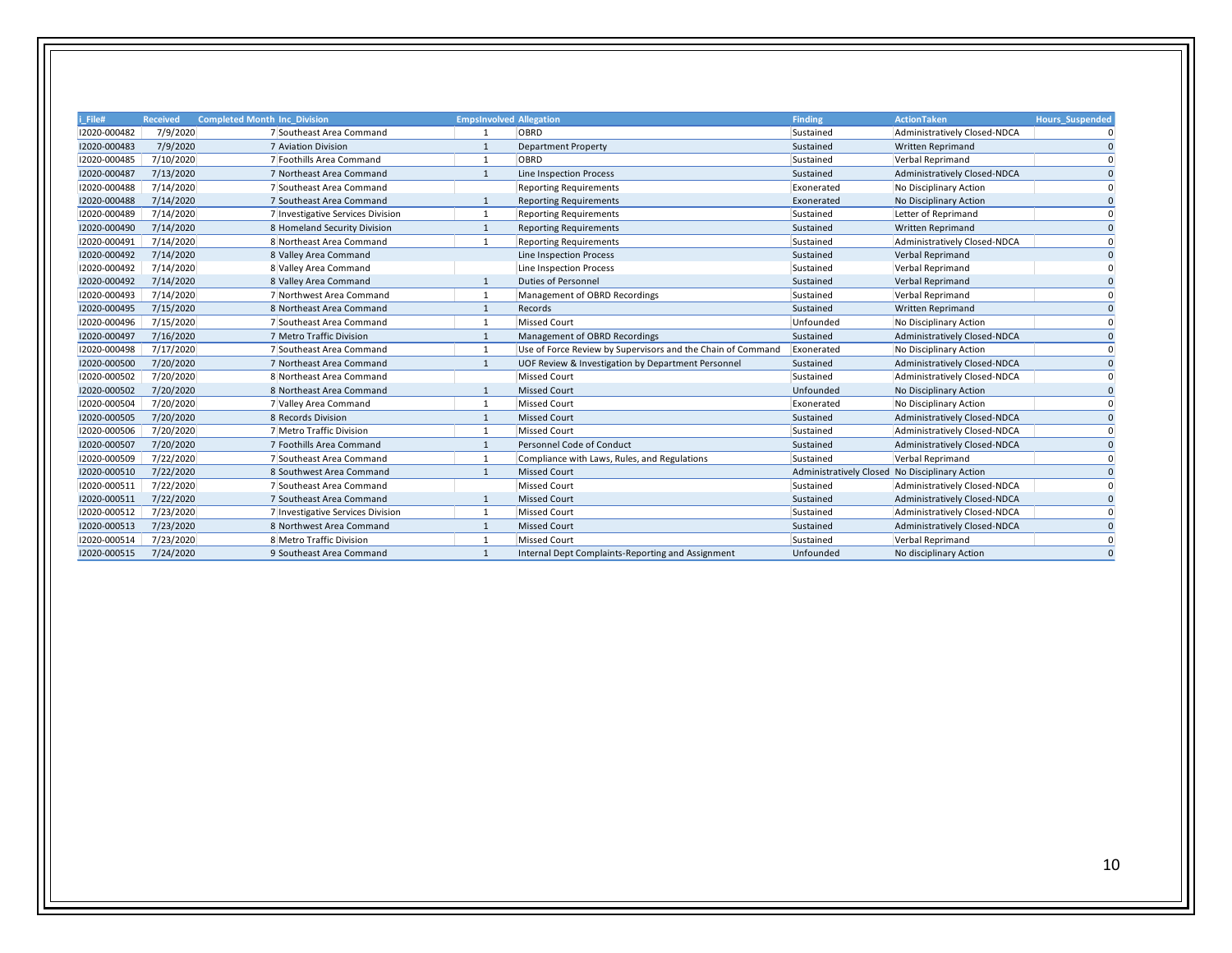| i File#      | <b>Received</b> | <b>Completed Month Inc Division</b> | <b>EmpsInvolved Allegation</b> |                                              | <b>Finding</b>                                 | <b>ActionTaken</b>           | <b>Hours Suspended</b> |
|--------------|-----------------|-------------------------------------|--------------------------------|----------------------------------------------|------------------------------------------------|------------------------------|------------------------|
| 12020-000516 | 7/24/2020       | 8 Northeast Area Command            | $\mathbf{1}$                   | <b>Missed Court</b>                          | Unfounded                                      | No Disciplinary Action       | $\mathbf{0}$           |
| 12020-000517 | 7/24/2020       | 7 Northeast Area Command            | 1                              | Supervisor Documentation of UOF              | Exonerated                                     | No Disciplinary Action       | $\Omega$               |
| 12020-000518 | 7/24/2020       | 7 SED/Criminalistics Lab            |                                | Using the OBRD                               | Unfounded                                      | Verbal Reprimand             | $\Omega$               |
| 12020-000518 | 7/24/2020       | 7 SED/Criminalistics Lab            | $\mathbf{1}$                   | Management of OBRD Recordings                | Sustained                                      | Verbal Reprimand             | $\Omega$               |
| 12020-000519 | 7/27/2020       | 9 Operations Review                 | $\mathbf{1}$                   | Personnel Code of Conduct                    | Exonerated                                     | No Disciplinary Action       | $\Omega$               |
| 12020-000520 | 7/27/2020       | 8 Southeast Area Command            | $\mathbf{1}$                   | <b>Missed Court</b>                          | Sustained                                      | Administratively Closed-NDCA | $\Omega$               |
| 12020-000521 | 7/27/2020       | 8 Southwest Area Command            | $\mathbf{1}$                   | <b>Missed Court</b>                          | Sustained                                      | Administratively Closed-NDCA | $\Omega$               |
| 12020-000522 | 7/27/2020       | 8 Valley Area Command               | $\mathbf{1}$                   | <b>Missed Court</b>                          | Exonerated                                     | No Disciplinary Action       | $\Omega$               |
| 12020-000523 | 7/27/2020       | 8 Southwest Area Command            | $\mathbf{1}$                   | <b>Missed Court</b>                          | Administratively Closed No Disciplinary Action |                              | $\Omega$               |
| 12020-000524 | 7/27/2020       | 8 Metro Traffic Division            | $\mathbf 1$                    | <b>Missed Court</b>                          | Unfounded                                      | No Disciplinary Action       | $\Omega$               |
| 12020-000526 | 7/28/2020       | 9 Investigative Services Division   | 1                              | OBRD                                         | Sustained                                      | Verbal Reprimand             | $\Omega$               |
| 12020-000527 | 7/29/2020       | 8 Communications Division           | $\mathbf{1}$                   | <b>Reporting for Duty</b>                    | Sustained                                      | <b>Written Reprimand</b>     | $\Omega$               |
| 12020-000528 | 7/29/2020       | 7 Investigative Services Division   | $\mathbf{1}$                   | Intermediate Weapon Systems                  | Sustained                                      | Administratively Closed-NDCA | $\Omega$               |
| 12020-000529 | 7/31/2020       | 8 Northwest Area Command            | $\mathbf{1}$                   | <b>Automatic Resignation</b>                 | Sustained                                      | Terminated                   | $\Omega$               |
| 12020-000531 | 7/31/2020       | 8 Southwest Area Command            | $\mathbf{1}$                   | OBRD                                         | Sustained                                      | Administratively Closed-NDCA | $\Omega$               |
| 12020-000532 | 8/3/2020        | 8 Aviation Division                 | 1                              | Compliance with Laws, Rules, and Regulations | Administratively Closed No Disciplinary Action |                              | $\Omega$               |
| 12020-000533 | 8/3/2020        | 8 Southwest Area Command            | $\mathbf{1}$                   | Personnel Code of Conduct                    | Sustained                                      | Administratively Closed-NDCA | $\Omega$               |
| 12020-000534 | 8/3/2020        | 9 Northwest Area Command            | $\mathbf{1}$                   | Towing                                       | Sustained                                      | Verbal Reprimand             | $\Omega$               |
| 12020-000535 | 8/3/2020        | 8 Southeast Area Command            |                                | On-Duty Conduct                              | Sustained                                      | Administratively Closed-NDCA | $\mathbf{0}$           |
| 12020-000535 | 8/3/2020        | 8 Southeast Area Command            |                                | Rules                                        | Sustained                                      | Administratively Closed-NDCA |                        |
| 12020-000535 | 8/3/2020        | 8 Southeast Area Command            | $\mathbf{1}$                   | Using the OBRD                               | Sustained                                      | Administratively Closed-NDCA | $\Omega$               |
| 12020-000535 | 8/3/2020        | 8 Southeast Area Command            |                                | On-Duty Conduct                              | Sustained                                      | Administratively Closed-NDCA | $\Omega$               |
| 12020-000535 | 8/3/2020        | 8 Southeast Area Command            |                                | Rules                                        | Sustained                                      | Administratively Closed-NDCA |                        |
| 12020-000535 | 8/3/2020        | 8 Southeast Area Command            | $\mathbf{1}$                   | Using the OBRD                               | Sustained                                      | Administratively Closed-NDCA |                        |
| 12020-000536 | 8/3/2020        | 8 Investigative Services Division   | 1                              | Management of OBRD Recordings                | Sustained                                      | Written Reprimand            | $\Omega$               |
| 12020-000539 | 8/7/2020        | 8 Communications Division           | $\mathbf{1}$                   | <b>Reporting for Duty</b>                    | Sustained                                      | Verbal Reprimand             | $\Omega$               |
| 12020-000540 | 8/7/2020        | 8 Northwest Area Command            | $\mathbf{1}$                   | Management of OBRD Recordings                | Exonerated                                     | No Disciplinary Action       | $\Omega$               |
| 12020-000541 | 8/7/2020        | 8 Northeast Area Command            | $\mathbf{1}$                   | Use of Equipment/Radio                       | Sustained                                      | Verbal Reprimand             | $\Omega$               |
| 12020-000542 | 8/7/2020        | 8 Special Operations Division       | 1                              | Mandatory Recording Incidents                | Sustained                                      | <b>Written Reprimand</b>     | $\Omega$               |
| 12020-000543 | 8/10/2020       | 8 Northeast Area Command            | $\mathbf{1}$                   | Management of OBRD Recordings                | Unfounded                                      | No Disciplinary Action       | n                      |
| 12020-000544 | 8/10/2020       | 8 Metro Traffic Division            | $\mathbf{1}$                   | OBRD                                         | Sustained                                      | Administratively Closed-NDCA | $\Omega$               |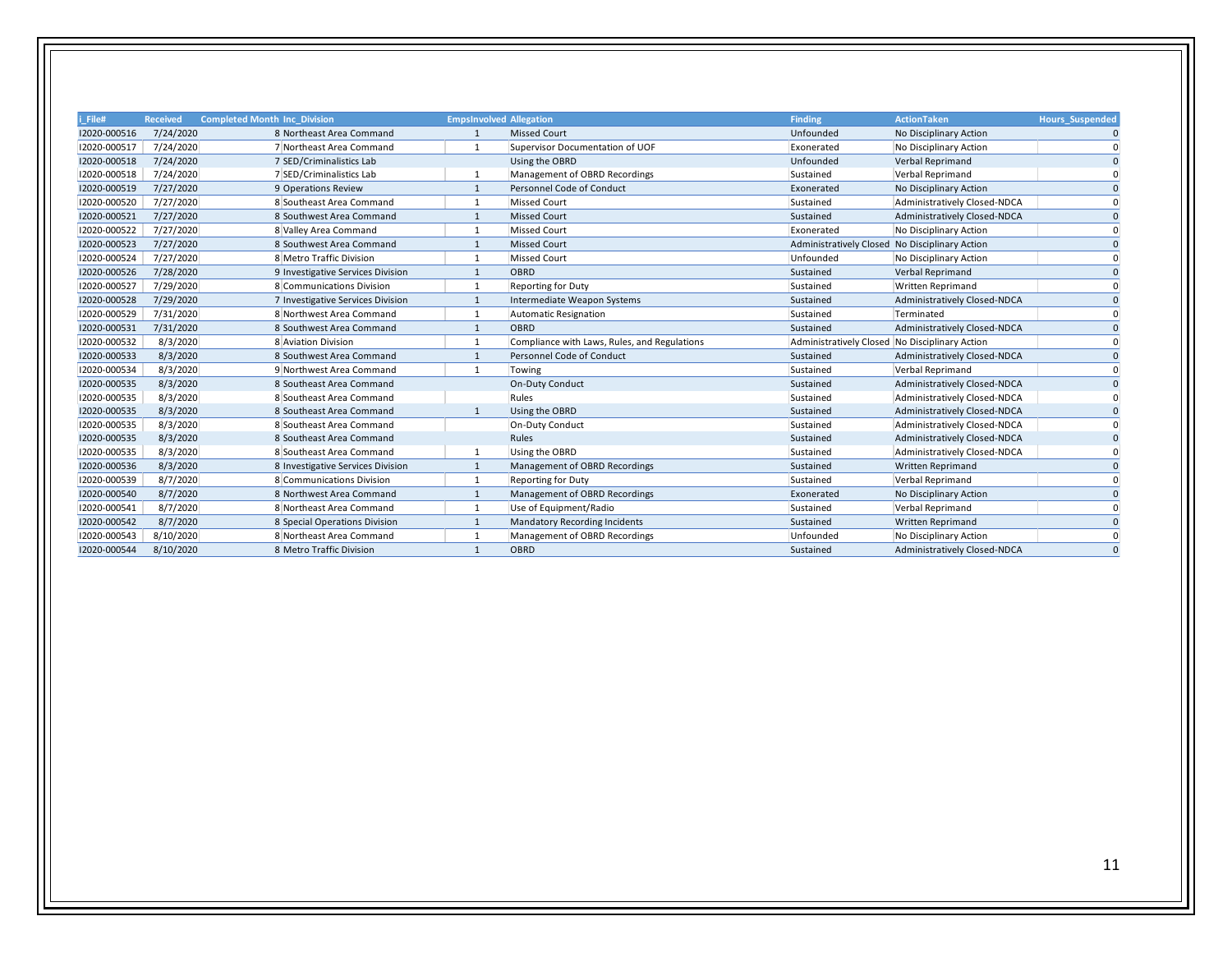| i File#      | <b>Received</b> | <b>Completed Month Inc Division</b>      | <b>Empsinvolved Allegation</b> |                                                    | <b>Finding</b>       | <b>ActionTaken</b>           | <b>Hours_Suspended</b> |
|--------------|-----------------|------------------------------------------|--------------------------------|----------------------------------------------------|----------------------|------------------------------|------------------------|
| 12020-000545 | 8/10/2020       | 8 Southwest Area Command                 |                                | OBRD                                               | Unfounded            | No Disciplinary Action       | ŋ                      |
| 12020-000546 | 8/12/2020       | 8 Valley Area Command                    | $\mathbf{1}$                   | Management of OBRD Recordings                      | Sustained            | Verbal Reprimand             | $\Omega$               |
| 12020-000547 | 8/12/2020       | 8 Northwest Area Command                 | $\mathbf{1}$                   | On-Duty Conduct                                    | Sustained            | Administratively Closed-NDCA | $\Omega$               |
| 12020-000551 | 8/14/2020       | 9 Northwest Area Command                 |                                | <b>UOF General Requirements</b>                    | Sustained            | Verbal Reprimand             | $\Omega$               |
| 12020-000551 | 8/14/2020       | 9 Northwest Area Command                 |                                | <b>UOF General Requirements</b>                    | Sustained            | Verbal Reprimand             |                        |
| 12020-000554 | 8/17/2020       | 8 Foothills Area Command                 | $\mathbf{1}$                   | Intermediate Weapon Systems                        | Sustained            | Administratively Closed-NDCA | $\Omega$               |
| 12020-000556 | 8/20/2020       | 9 Internal Affairs Professional Stds Div | 1                              | Using the OBRD                                     | Sustained            | <b>Written Reprimand</b>     | $\Omega$               |
| 12020-000558 | 8/20/2019       | 8 Southeast Area Command                 |                                | Procedure                                          | Sustained            | Training                     | $\Omega$               |
| 12020-000558 | 8/20/2019       | 8 Southeast Area Command                 |                                | Procedure                                          | Sustained            | Training                     |                        |
| 12020-000558 | 8/20/2019       | 8 Southeast Area Command                 |                                | Procedure                                          | Sustained            | Training                     |                        |
| 12020-000558 | 8/20/2019       | 8 Southeast Area Command                 |                                | Procedure                                          | Sustained            | Training                     |                        |
| 12020-000558 | 8/20/2019       | 8 Southeast Area Command                 |                                | Procedure                                          | Sustained            | Training                     |                        |
| 12020-000558 | 8/20/2019       | 8 Southeast Area Command                 |                                | Procedure                                          | Sustained            | Training                     |                        |
| 12020-000559 | 8/20/2020       | 9 Northeast Area Command                 |                                | UOF Reporting by Department Personnel              | Sustained            | Verbal Reprimand             | $\Omega$               |
| 12020-000559 | 8/20/2020       | 9 Northeast Area Command                 | 1                              | UOF Reporting by Department Personnel              | Sustained            | Verbal Reprimand             | ŋ                      |
| 12020-000561 | 8/20/2020       | 9 Southwest Area Command                 | $\mathbf{1}$                   | UOF Review & Investigatin by Department Personnel  | Sustained            | Administratively Closed-NDCA | $\Omega$               |
| 12020-000567 | 8/24/2020       | 9 Internal Affairs Professional Stds Div | 1                              | <b>Rules of Conduct</b>                            | Sustained            | <b>Written Reprimand</b>     | $\Omega$               |
| 12020-000568 | 8/25/2020       | 9 Northwest Area Command                 |                                | <b>On-Duty Conduct</b>                             | Exonerated           | No Disciplinary Action       | $\Omega$               |
| 12020-000568 | 8/25/2020       | 9 Northwest Area Command                 |                                | <b>DWI Investigations</b>                          | Sustained            | No Disciplinary Action       |                        |
| 12020-000568 | 8/25/2020       | 9 Northwest Area Command                 | $\mathbf{1}$                   | Reported or Observed Traffic Crash                 | Exonerated           | No Disciplinary Action       | $\Omega$               |
| 12020-000572 | 8/26/2020       | 8 Valley Area Command                    | 1                              | UOF Review & Investigation by Department Personnel | Sustained            | <b>Written Reprimand</b>     | $\Omega$               |
| 12020-000575 | 8/27/2020       | 9 Southeast Area Command                 | $\mathbf{1}$                   | Use of Force Reporting Procedures                  | Sustained            | Administratively Closed-NDCA | $\Omega$               |
| 12020-000576 | 8/27/2020       | 9 Valley Area Command                    | $\mathbf{1}$                   | Personnel Code of Conduct                          | Sustained            | <b>Written Reprimand</b>     | $\Omega$               |
| 12020-000579 | 8/27/2020       | 9 Northeast Area Command                 | $\mathbf{1}$                   | Use of Force Reporting Procedures                  | Sustained            | Verbal Reprimand             | $\Omega$               |
| 12020-000580 | 8/27/2020       | 9 Chiefs Office                          |                                | Personnel Code of Conduct                          | <b>Not Sustained</b> | No Disciplinary Action       | $\Omega$               |
| 12020-000580 | 8/27/2020       | 9 Chiefs Office                          |                                | Personnel Code of Conduct                          | <b>Not Sustained</b> | No Disciplinary Action       |                        |
| 12020-000581 | 8/28/2020       | 9 Valley Area Command                    | 1                              | Compliance with Laws, Rules, and Regulations       | Sustained            | <b>Written Reprimand</b>     | ŋ                      |
| 12020-000582 | 8/28/2020       | 9 Valley Area Command                    | $\mathbf{1}$                   | Compliance with Laws, Rules, and Regulations       | Sustained            | Letter of Reprimand          | $\Omega$               |
| 12020-000583 | 8/27/2020       | 9 Internal Affairs Force Division        | 1                              | Supervisory Leadership                             | Unfounded            | No Disciplinary Action       | $\Omega$               |
| 12020-000585 | 9/1/2020        | 9 Northwest Area Command                 | $\mathbf{1}$                   | Intermediate Weapon Systems                        | Exonerated           | No Disciplinary Action       | $\Omega$               |
| 12020-000586 | 9/1/2020        | 9 Northwest Area Command                 |                                | Personnel Code of Conduct                          | Exonerated           | No Disciplinary Action       | $\Omega$               |
| 12020-000586 | 9/1/2020        | 9 Northwest Area Command                 |                                | UOF Review & Unvestigation by Department Personnel | Sustained            | No Disciplinary Action       | $\Omega$               |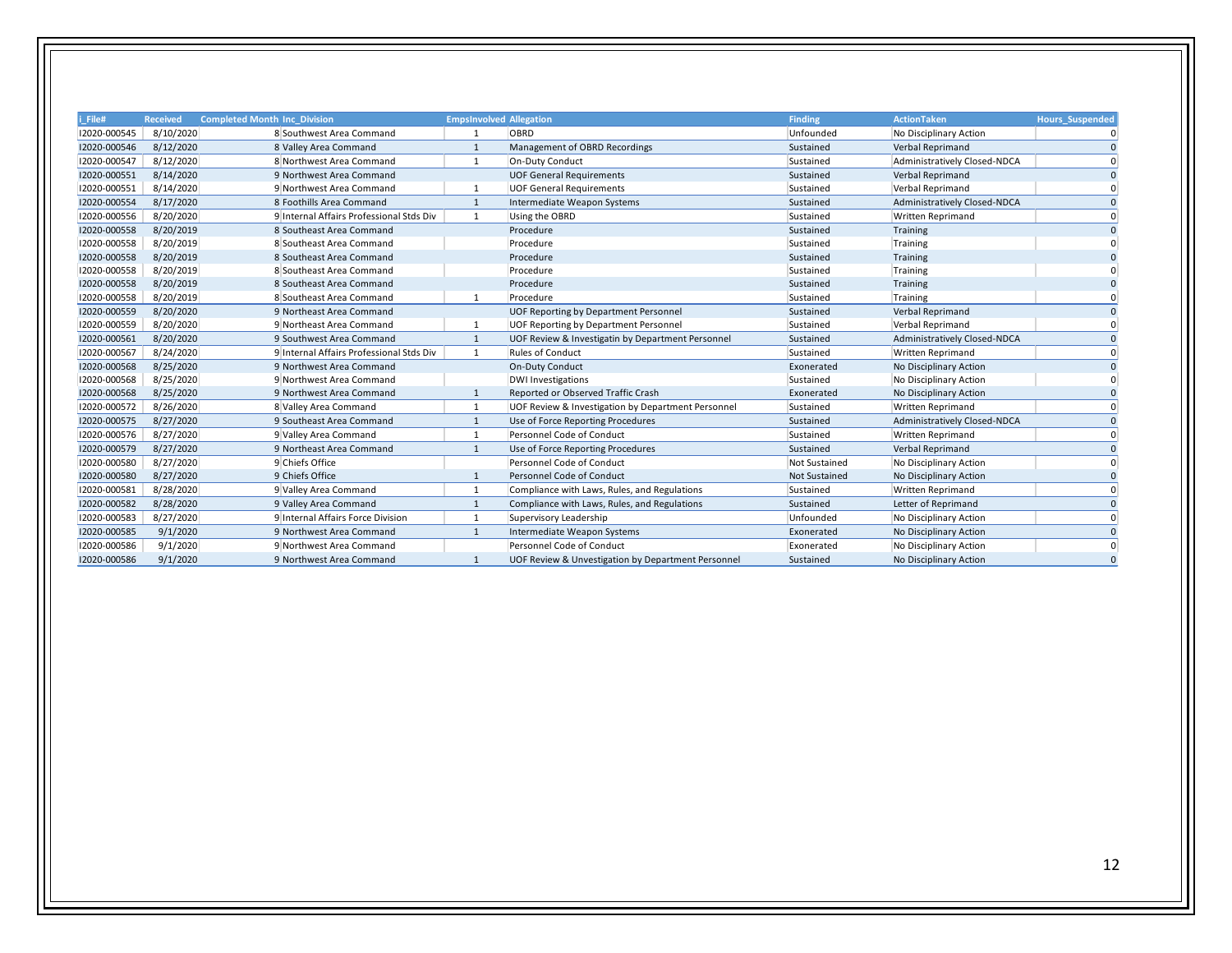| i File#      | <b>Received</b>    | <b>Completed Month Inc Division</b> | <b>EmpsInvolved Allegation</b> |                                                                 | <b>Finding</b> | <b>ActionTaken</b>                | <b>Hours Suspended</b> |
|--------------|--------------------|-------------------------------------|--------------------------------|-----------------------------------------------------------------|----------------|-----------------------------------|------------------------|
| 12020-000588 | 9/3/2020           | 9 Southwest Area Command            | 1                              | <b>Hospital In-Custody Procedures</b>                           | Sustained      | Administratively Closed-NDCA      | $\overline{0}$         |
| 12020-000590 | 9/4/2020           | 9 Northwest Area Command            | $\mathbf{1}$                   | <b>Duties of Personnel</b>                                      | Sustained      | Administratively Closed-NDCA      | $\Omega$               |
| 12020-000591 | 9/4/2020           | 9 Southeast Area Command            | $\mathbf{1}$                   | Management of OBRD Recordings                                   | Sustained      | Administratively Closed-NDCA      | $\Omega$               |
| 12020-000592 | 9/8/2020           | 9 Foothills Area Command            | $\mathbf{1}$                   | Management of OBRD Recordings                                   | Sustained      | Administratively Closed-NDCA      | $\Omega$               |
| 12020-000600 | 9/10/2020          | 9 Valley Area Command               | $\mathbf{1}$                   | Personnel Code of Conduct                                       | Unfounded      | No Disciplinary Action            | $\overline{0}$         |
| 12020-000602 | 9/15/2020          | 9 Foothills Area Command            | 1                              | <b>Department Property</b>                                      | Sustained      | Administratively Closed-NDCA      | $\mathbf{0}$           |
| 12020-000603 | 9/15/2020          | 9 Valley Area Command               | 1                              | OBRD                                                            | Sustained      | Administratively Closed-NDCA      | $\Omega$               |
| 12020-000604 | 9/15/2020          | 9 Southeast Area Command            | $\mathbf{1}$                   | Evidence/Property/Found item accountability                     | Sustained      | Verbal Reprimand                  | $\Omega$               |
| 12020-000607 | 9/16/2020          | 9 Valley Area Command               | 1                              | On-Scene Responsibilities of Supervisors Reviewing Use of Force | Sustained      | Administratively Closed-NDCA      | $\Omega$               |
| 12020-000609 | 9/16/2020          | 9 Criminal Enforcement Division     | $\mathbf{1}$                   | OBRD                                                            | Sustained      | Verbal Reprimand                  | $\Omega$               |
| 12020-000612 | 9/21/2020          | 9 Valley Area Command               | 1                              | Restraints and Transportation of Individuals                    | Sustained      | Administratively Closed-NDCA      | $\Omega$               |
| 12020-000614 | 9/22/2020          | 9 Valley Area Command               | $\mathbf{1}$                   | <b>UOF General</b>                                              | Sustained      | No Disciplinary Corrective Action | $\Omega$               |
| 12020-000615 | 9/22/2020          | 9 Valley Area Command               | 1                              | <b>UOF General</b>                                              | Sustained      | No Disciplinary Corrective Action | $\mathbf{0}$           |
| 12020-000616 | 9/22/2020          | 9 Criminal Enforcement Division     | $\mathbf{1}$                   | OBRD                                                            | Sustained      | Written Reprimand                 | $\Omega$               |
| 12011-000193 | 10/24/2011 Pending | Northwest Area Command              | Pending                        | Pending                                                         | Pending        | Pending                           | Pending                |
| 12011-000194 | 10/26/2011 Pending | Northwest Area Command              | Pending                        | Pending                                                         | Pending        | Pending                           | Pending                |
| 12012-000129 | 7/10/2012 Pending  | Southeast Area Command              | Pending                        | Pending                                                         | Pending        | Pending                           | Pending                |
| 12012-000152 | 8/2/2012 Pending   | Northwest Area Command              | Pending                        | Pending                                                         | Pending        | Pending                           | Pending                |
| 12012-000240 | 1/7/2013 Pending   | Special Investigations Division     | Pending                        | Pending                                                         | Pending        | Pending                           | Pending                |
| 12013-000188 | 7/30/2013 Pending  | Northeast Area Command              | Pending                        | Pending                                                         | Pending        | Pending                           | Pending                |
| 12013-000229 | 10/25/2013 Pending | Northwest Area Command              | Pending                        | Pending                                                         | Pending        | Pending                           | Pending                |
| 12014-000099 | 6/3/2014 Pending   | SED/Criminalistics Lab              | Pending                        | Pending                                                         | Pending        | Pending                           | Pending                |
| 12014-000191 | 10/23/2014 Pending | Foothills Area Command              | Pending                        | Pending                                                         | Pending        | Pending                           | Pending                |
| 12015-000117 | 8/10/2015 Pending  | <b>Metro Traffic Division</b>       | Pending                        | Pending                                                         | Pending        | Pending                           | Pending                |
| 12015-000119 | 8/10/2015 Pending  | Metro Traffic Division              | Pending                        | Pending                                                         | Pending        | Pending                           | Pending                |
| 12015-000132 | 8/10/2015 Pending  | <b>Metro Traffic Division</b>       | Pending                        | Pending                                                         | Pending        | Pending                           | Pending                |
| 12019-000276 | 7/1/2019 Pending   | <b>Communications Division</b>      | Pending                        | Pending                                                         | Pending        | Pending                           | Pending                |
| 12019-000293 | 7/11/2019 Pending  | Southwest Area Command              | Pending                        | Pending                                                         | Pending        | Pending                           | Pending                |
| 12019-000294 | 7/11/2019 Pending  | Metro Traffic Division              | Pending                        | Pending                                                         | Pending        | Pending                           | Pending                |
| 12019-000297 | 7/11/2019 Pending  | Southwest Area Command              | Pending                        | Pending                                                         | Pending        | Pending                           | Pending                |
| 12019-000298 | 7/11/2019 Pending  | Valley Area Command                 | Pending                        | Pending                                                         | Pending        | Pending                           | Pending                |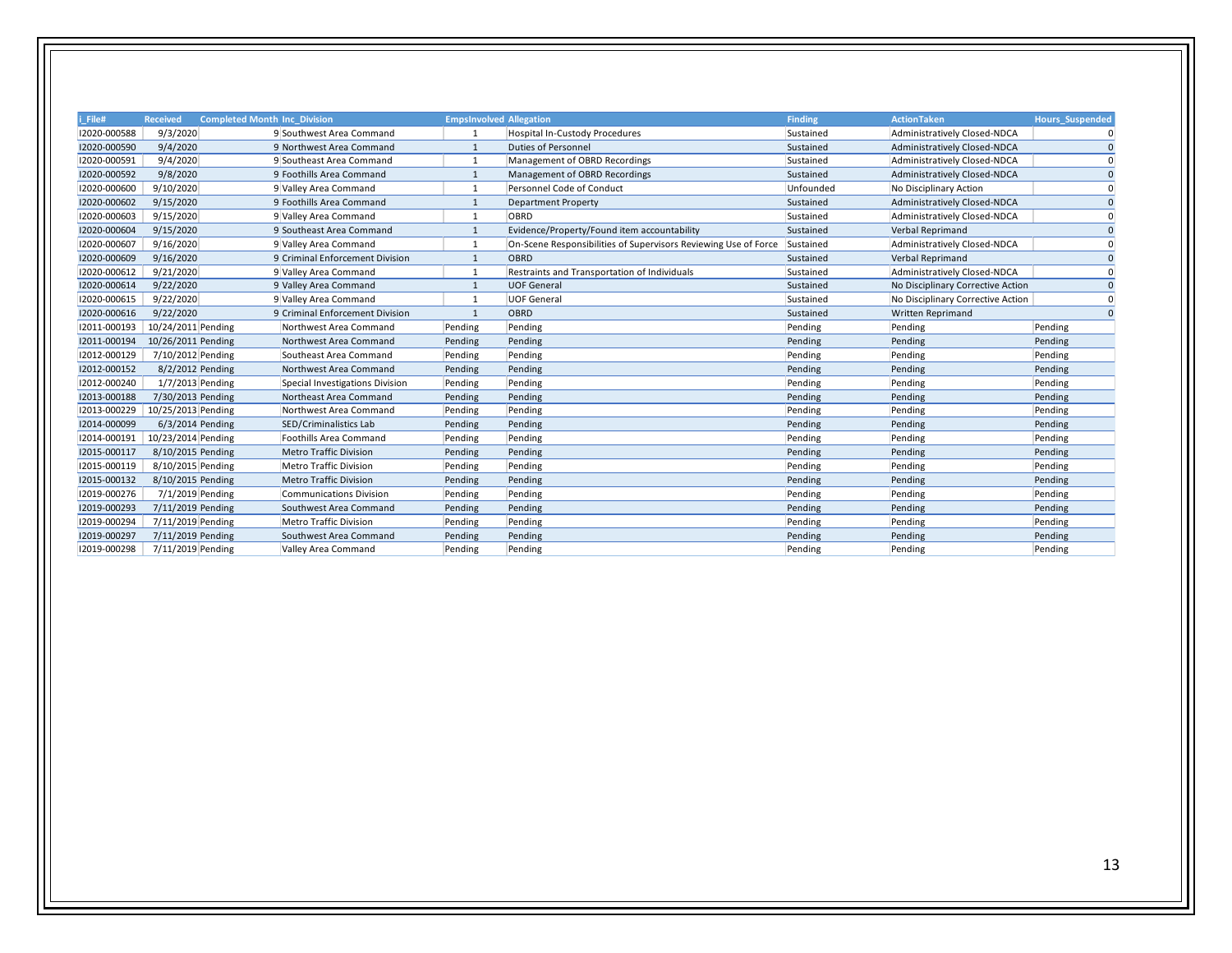| File#        | <b>Completed Month Inc Division</b><br><b>Received</b> |                                        | <b>EmpsInvolved Allegation</b> |         | <b>Finding</b> | <b>ActionTaken</b> | <b>Hours Suspended</b> |
|--------------|--------------------------------------------------------|----------------------------------------|--------------------------------|---------|----------------|--------------------|------------------------|
| 12019-000299 | 7/11/2019 Pending                                      | Criminal Investigations Division       |                                |         | Pending        | Pending            |                        |
| 12019-000340 | 8/6/2019 Pending                                       |                                        | Pending                        | Pending |                | Pending            | Pending<br>Pending     |
|              |                                                        | Special Investigations Division        | Pending                        | Pending | Pending        |                    |                        |
| 12019-000342 | 8/6/2019 Pending                                       | Southeast Area Command                 | Pending                        | Pending | Pending        | Pending            | Pending                |
| 12020-000080 | 2/6/2020 Pending                                       | Northwest Area Command                 | Pending                        | Pending | Pending        | Pending            | Pending                |
| 12020-000264 | 4/22/2020 Pending                                      | <b>Academy Division</b>                | Pending                        | Pending | Pending        | Pending            | Pending                |
| 12020-000301 | 4/29/2020 Pending                                      | Southeast Area Command                 | Pending                        | Pending | Pending        | Pending            | Pending                |
| 12020-000318 | 5/11/2020 Pending                                      | Southeast Area Command                 | Pending                        | Pending | Pending        | Pending            | Pending                |
| 12020-000335 | 5/18/2020 Pending                                      | <b>Academy Division</b>                | Pending                        | Pending | Pending        | Pending            | Pending                |
| 12020-000336 | 5/18/2020 Pending                                      | <b>Investigative Services Division</b> | Pending                        | Pending | Pending        | Pending            | Pending                |
| 12020-000373 | 5/28/2020 Pending                                      | <b>Communications Division</b>         | Pending                        | Pending | Pending        | Pending            | Pending                |
| 12020-000436 | 6/18/2020 Pending                                      | Valley Area Command                    | Pending                        | Pending | Pending        | Pending            | Pending                |
| 12020-000443 | 6/29/2020 Pending                                      | Northwest Area Command                 | Pending                        | Pending | Pending        | Pending            | Pending                |
| 12020-000456 | 7/7/2020 Pending                                       | Valley Area Command                    | Pending                        | Pending | Pending        | Pending            | Pending                |
| 12020-000461 | 7/7/2020 Pending                                       | Valley Area Command                    | Pending                        | Pending | Pending        | Pending            | Pending                |
| 12020-000462 | 7/7/2020 Pending                                       | Internal Affairs Professional Stds Div | Pending                        | Pending | Pending        | Pending            | Pending                |
| 12020-000484 | 7/10/2020 Pending                                      | Southeast Area Command                 | Pending                        | Pending | Pending        | Pending            | Pending                |
| 12020-000494 | 7/15/2020 Pending                                      | <b>Special Operations Division</b>     | Pending                        | Pending | Pending        | Pending            | Pending                |
| 12020-000501 | 7/20/2020 Pending                                      | Valley Area Command                    | Pending                        | Pending | Pending        | Pending            | Pending                |
| 12020-000503 | 7/20/2020 Pending                                      | Northwest Area Command                 | Pending                        | Pending | Pending        | Pending            | Pending                |
| 12020-000525 | 7/28/2020 Pending                                      | Valley Area Command                    | Pending                        | Pending | Pending        | Pending            | Pending                |
| 12020-000530 | 7/31/2020 Pending                                      | <b>Aviation Division</b>               | Pending                        | Pending | Pending        | Pending            | Pending                |
| 12020-000537 | 8/5/2020 Pending                                       | Northeast Area Command                 | Pending                        | Pending | Pending        | Pending            | Pending                |
| 12020-000538 | 8/5/2020 Pending                                       | Southwest Area Command                 | Pending                        | Pending | Pending        | Pending            | Pending                |
| 12020-000548 | 8/12/2020 Pending                                      | <b>Records Division</b>                | Pending                        | Pending | Pending        | Pending            | Pending                |
| 12020-000549 | 8/12/2020 Pending                                      | Chiefs Office                          | Pending                        | Pending | Pending        | Pending            | Pending                |
| 12020-000550 | 8/14/2020 Pending                                      | <b>Investigative Services Division</b> | Pending                        | Pending | Pending        | Pending            | Pending                |
| 12020-000552 | 8/14/2020 Pending                                      | Northeast Area Command                 | Pending                        | Pending | Pending        | Pending            | Pending                |
| 12020-000553 | 8/14/2020 Pending                                      | <b>Investigative Services Division</b> | Pending                        | Pending | Pending        | Pending            | Pending                |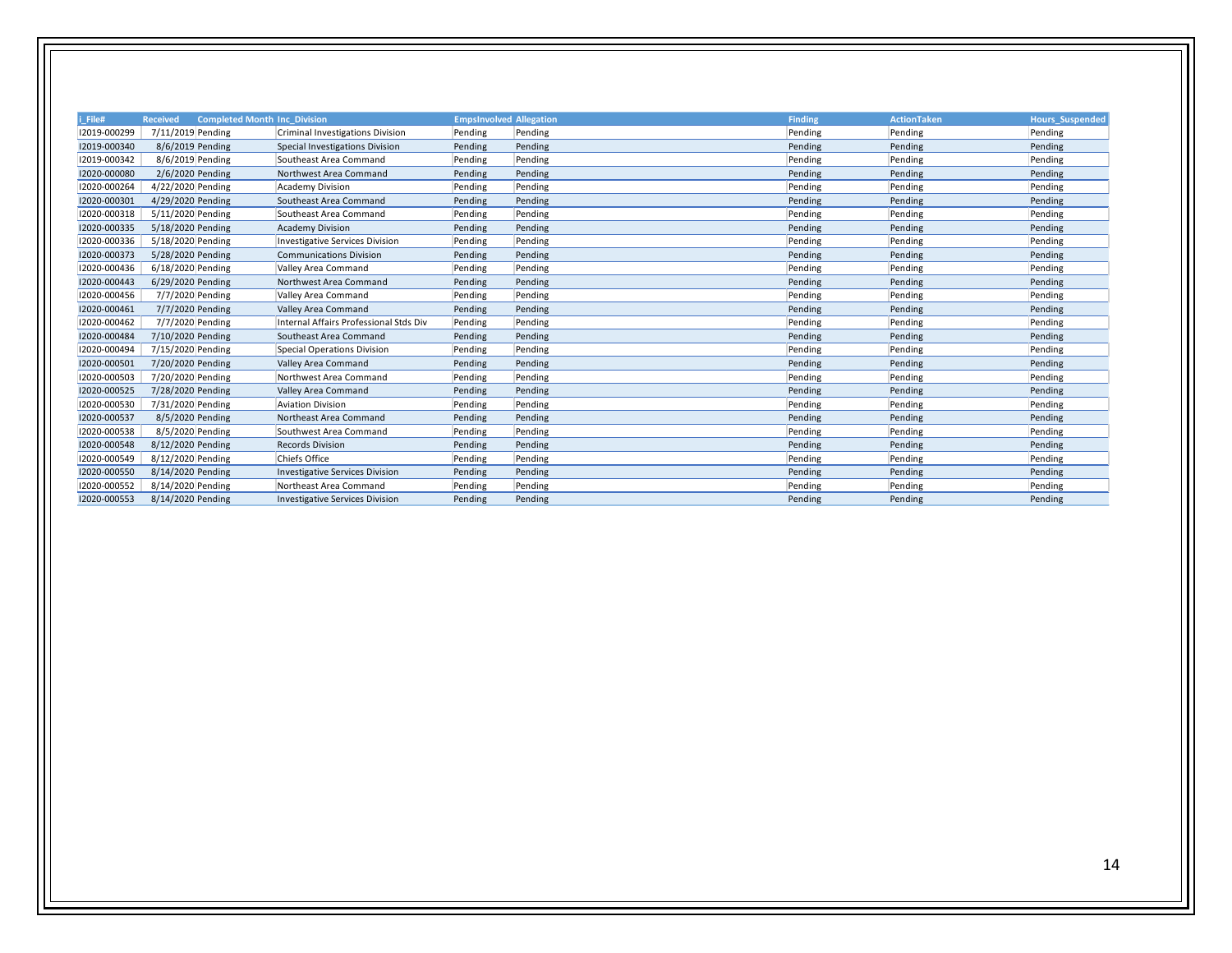| i_File#      | <b>Received</b><br><b>Completed Month Inc Division</b> |                                        | <b>EmpsInvolved Allegation</b> |         | <b>Finding</b> | <b>ActionTaken</b> | <b>Hours_Suspended</b> |
|--------------|--------------------------------------------------------|----------------------------------------|--------------------------------|---------|----------------|--------------------|------------------------|
| 12020-000555 | 8/18/2020 Pending                                      | Southeast Area Command                 | Pending                        | Pending | Pending        | Pending            | Pending                |
| 12020-000569 | 8/19/2020 Pending                                      | Internal Affairs Professional Stds Div | Pending                        | Pending | Pending        | Pending            | Pending                |
| 12020-000557 | 8/20/2020 Pending                                      | Internal Affairs Professional Stds Div | Pending                        | Pending | Pending        | Pending            | Pending                |
| 12020-000560 | 8/20/2020 Pending                                      | Southeast Area Command                 | Pending                        | Pending | Pending        | Pending            | Pending                |
| 12020-000563 | 8/20/2020 Pending                                      | Northeast Area Command                 | Pending                        | Pending | Pending        | Pending            | Pending                |
| 12020-000626 | 8/20/2020 Pending                                      | Prisoner Transport Unit                | Pending                        | Pending | Pending        | Pending            | Pending                |
| 12020-000562 | 8/21/2020 Pending                                      | Northwest Area Command                 | Pending                        | Pending | Pending        | Pending            | Pending                |
| 12020-000564 | 8/24/2020 Pending                                      | Northeast Area Command                 | Pending                        | Pending | Pending        | Pending            | Pending                |
| 12020-000566 | 8/24/2020 Pending                                      | Valley Area Command                    | Pending                        | Pending | Pending        | Pending            | Pending                |
| 12020-000570 | 8/25/2020 Pending                                      | Northwest Area Command                 | Pending                        | Pending | Pending        | Pending            | Pending                |
| 12020-000571 | 8/26/2020 Pending                                      | Management Services & Support Division | Pending                        | Pending | Pending        | Pending            | Pending                |
| 12020-000573 | 8/26/2020 Pending                                      | Southwest Area Command                 | Pending                        | Pending | Pending        | Pending            | Pending                |
| 12020-000574 | 8/27/2020 Pending                                      | Southwest Area Command                 | Pending                        | Pending | Pending        | Pending            | Pending                |
| 12020-000577 | 8/27/2020 Pending                                      | Valley Area Command                    | Pending                        | Pending | Pending        | Pending            | Pending                |
| 12020-000578 | 8/27/2020 Pending                                      | <b>Communications Division</b>         | Pending                        | Pending | Pending        | Pending            | Pending                |
| 12020-000584 | 9/1/2020 Pending                                       | Internal Affairs Professional Stds Div | Pending                        | Pending | Pending        | Pending            | Pending                |
| 12020-000589 | 9/4/2020 Pending                                       | Northwest Area Command                 | Pending                        | Pending | Pending        | Pending            | Pending                |
| 12020-000593 | 9/8/2020 Pending                                       | Northwest Area Command                 | Pending                        | Pending | Pending        | Pending            | Pending                |
| 12020-000594 | 9/8/2020 Pending                                       | Northwest Area Command                 | Pending                        | Pending | Pending        | Pending            | Pending                |
| 12020-000595 | 9/9/2020 Pending                                       | Northeast Area Command                 | Pending                        | Pending | Pending        | Pending            | Pending                |
| 12020-000596 | 9/9/2020 Pending                                       | Northeast Area Command                 | Pending                        | Pending | Pending        | Pending            | Pending                |
| 12020-000597 | 9/9/2020 Pending                                       | Southeast Area Command                 | Pending                        | Pending | Pending        | Pending            | Pending                |

| i_File#      | <b>Completed Month Inc Division</b><br><b>Received</b> |                                                | <b>EmpsInvolved Allegation</b> |         | <b>Finding</b> | <b>ActionTaken</b> | Hours_Suspended |
|--------------|--------------------------------------------------------|------------------------------------------------|--------------------------------|---------|----------------|--------------------|-----------------|
| 12020-000598 | 9/9/2020 Pending                                       | Internal Affairs Professional Stds Div         | Pending                        | Pending | Pending        | Pending            | Pending         |
| 12020-000599 | 9/9/2020 Pending                                       | Investigative Services Division                | Pending                        | Pending | Pending        | Pending            | Pending         |
| 12020-000601 | 9/15/2020 Pending                                      | Management Services & Support Division Pending |                                | Pending | Pending        | Pending            | Pending         |
| 12020-000605 | 9/15/2020 Pending                                      | Management Services & Support Division         | Pending                        | Pending | Pending        | Pending            | Pending         |
| 12020-000606 | 9/15/2020 Pending                                      | <b>Criminal Enforcement Division</b>           | Pending                        | Pending | Pending        | Pending            | Pending         |
| 12020-000608 | 9/16/2020 Pending                                      | <b>Aviation Division</b>                       | Pending                        | Pending | Pending        | Pending            | Pending         |
| 12020-000610 | 9/18/2020 Pending                                      | Northwest Area Command                         | Pending                        | Pending | Pending        | Pending            | Pending         |
| 12020-000611 | 9/21/2020 Pending                                      | Foothills Area Command                         | Pending                        | Pending | Pending        | Pending            | Pending         |
| 12020-000613 | 9/21/2020 Pending                                      | <b>Communications Division</b>                 | Pending                        | Pending | Pending        | Pending            | Pending         |
| 12020-000617 | 9/21/2020 Pending                                      | Southeast Area Command                         | Pending                        | Pending | Pending        | Pending            | Pending         |
| 12020-000618 | 9/23/2020 Pending                                      | Southeast Area Command                         | Pending                        | Pending | Pending        | Pending            | Pending         |
| 12020-000619 | 9/23/2020 Pending                                      | Southeast Area Command                         | Pending                        | Pending | Pending        | Pending            | Pending         |
| 12020-000620 | 9/24/2020 Pending                                      | Northwest Area Command                         | Pending                        | Pending | Pending        | Pending            | Pending         |
| 12020-000621 | 9/25/2020 Pending                                      | Northwest Area Command                         | Pending                        | Pending | Pending        | Pending            | Pending         |
| 12020-000622 | 9/29/2020 Pending                                      | <b>Investigative Services Division</b>         | Pending                        | Pending | Pending        | Pending            | Pending         |
| 12020-000623 | 9/29/2020 Pending                                      | Northwest Area Command                         | Pending                        | Pending | Pending        | Pending            | Pending         |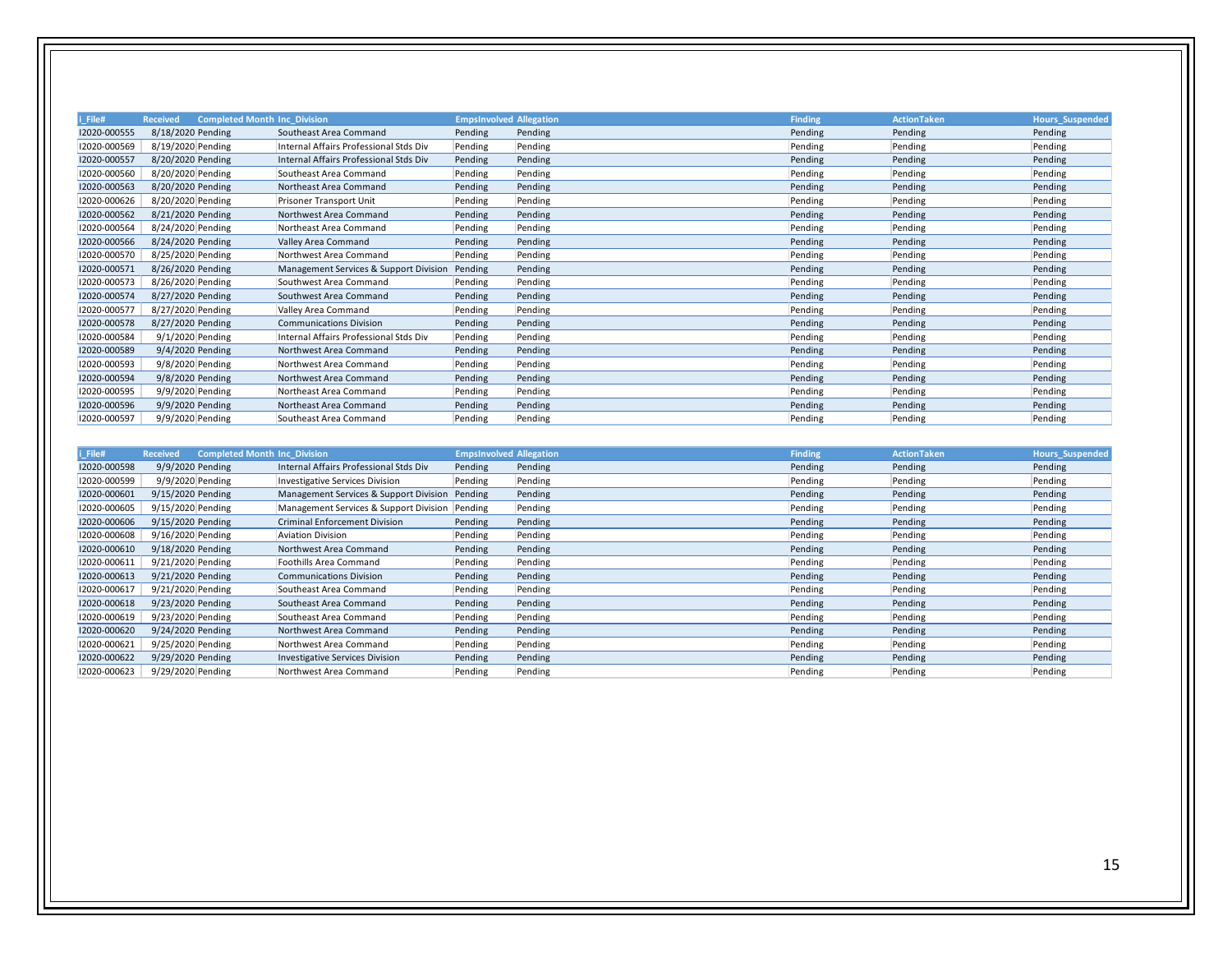## **Summary**

#### **The most violated policy**

The most violated policy in the 3rd quarter of 2020 was 2.76.3.C.1, Court with 16 sustained occurrences.

2.76.3 Court Procedures: Department policy is to ensure that personnel are properly notified concerning court cases and Motor Vehicle Division (MVD) hearings so that they will appear at the scheduled times, properly prepared and attired.

#### **Firearm discharge in the 3rd quarter**

There was one animal firearm discharge in the 3rd quarter of 2020.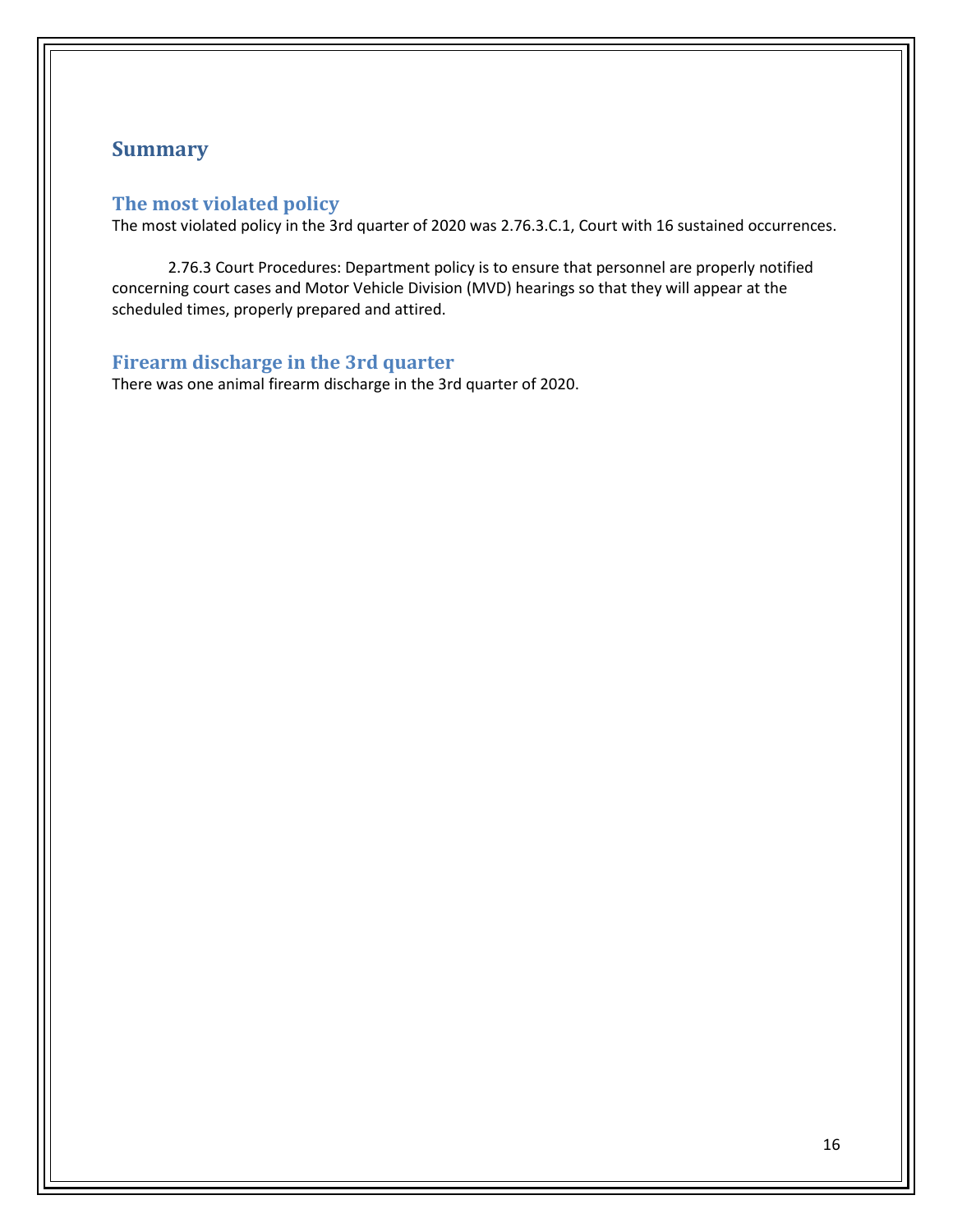<span id="page-17-2"></span><span id="page-17-1"></span><span id="page-17-0"></span>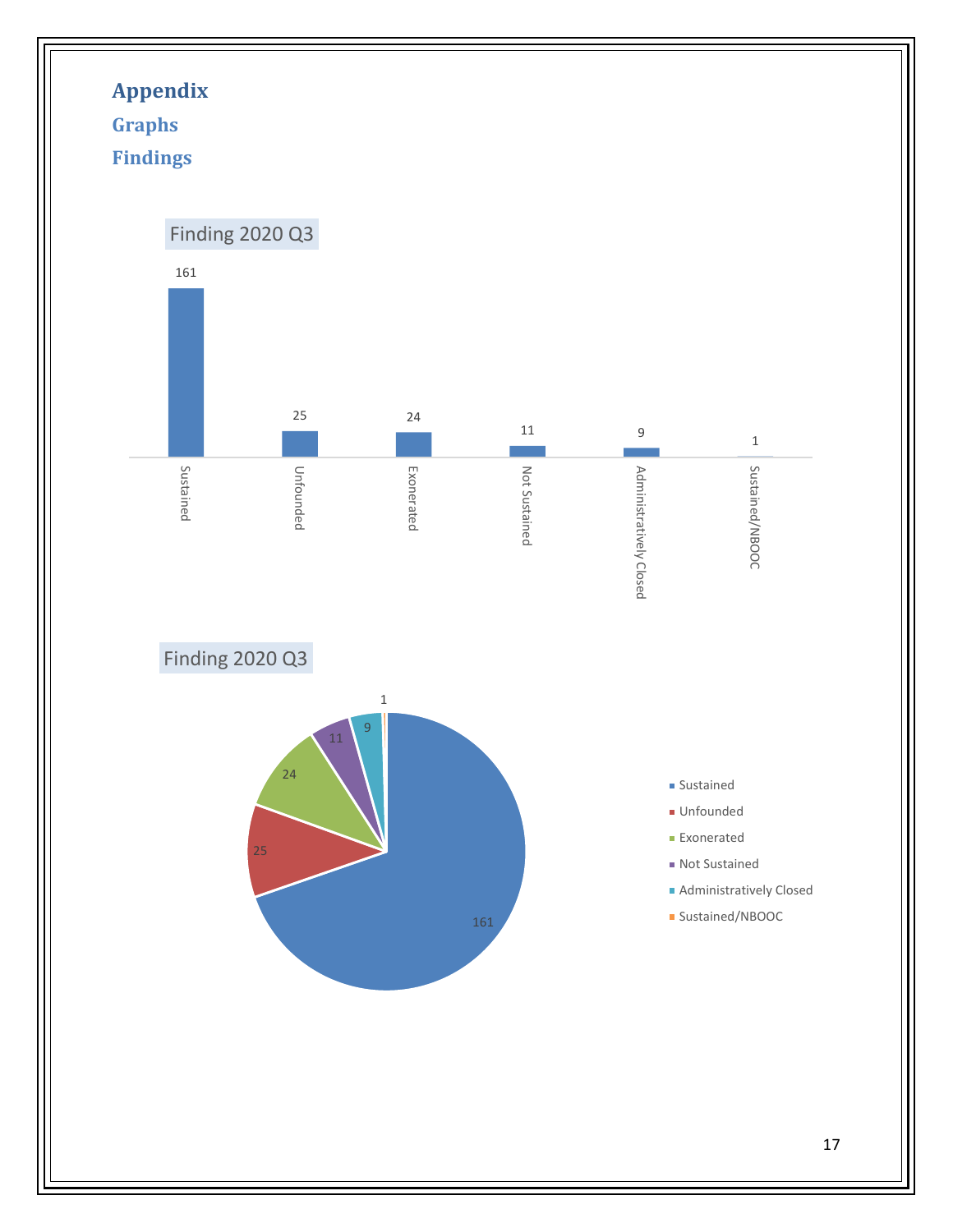<span id="page-18-0"></span>

Action Taken 2020 Q3



- No Disciplinary Action
- Administratively Closed-NDCA
- Verbal Reprimand
- **Suspension**
- **Written Reprimand**
- **Terminated**
- **Letter of Reprimand**
- Training
- No Disciplinary Corrective Action
- No disciplinary Action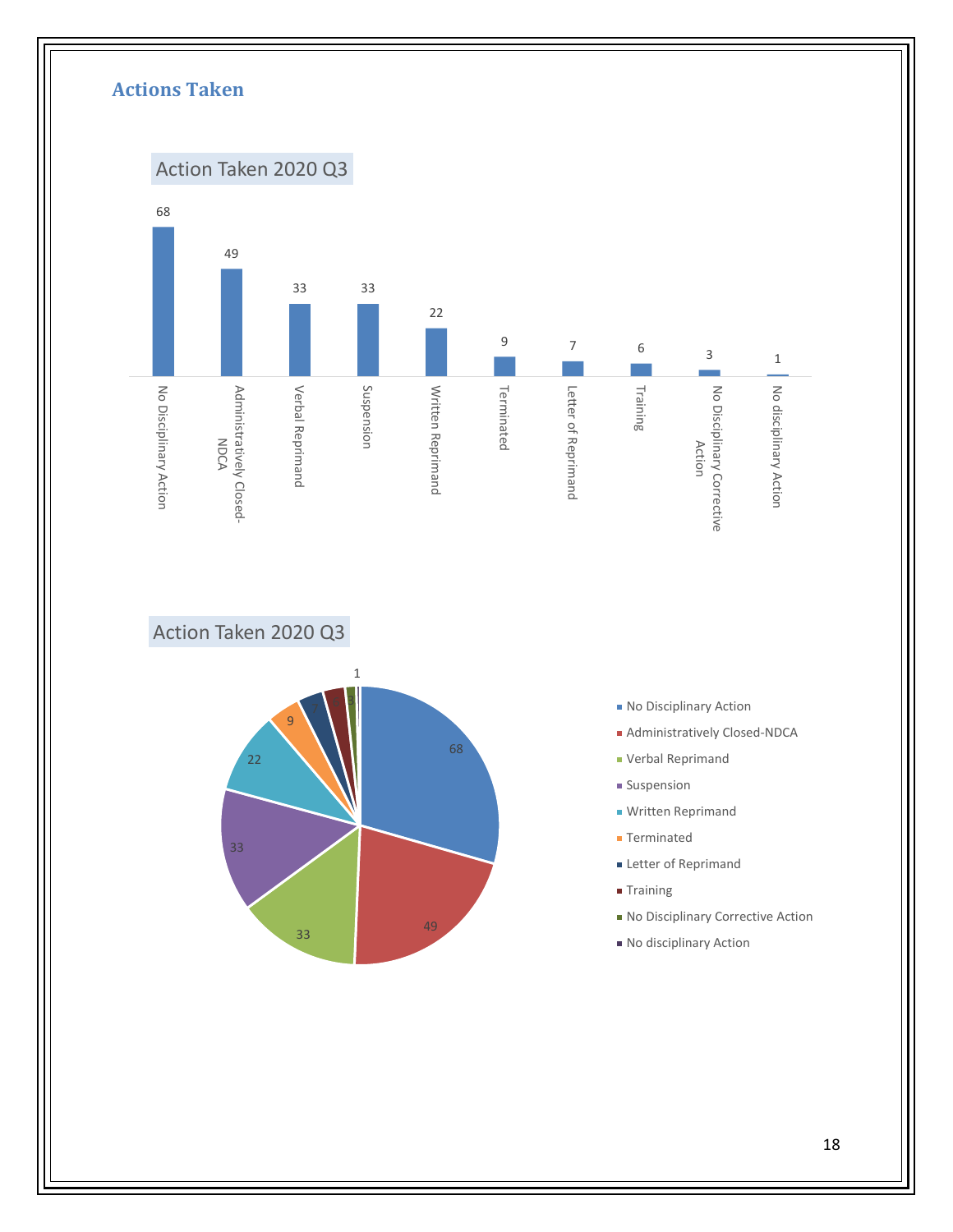<span id="page-19-0"></span>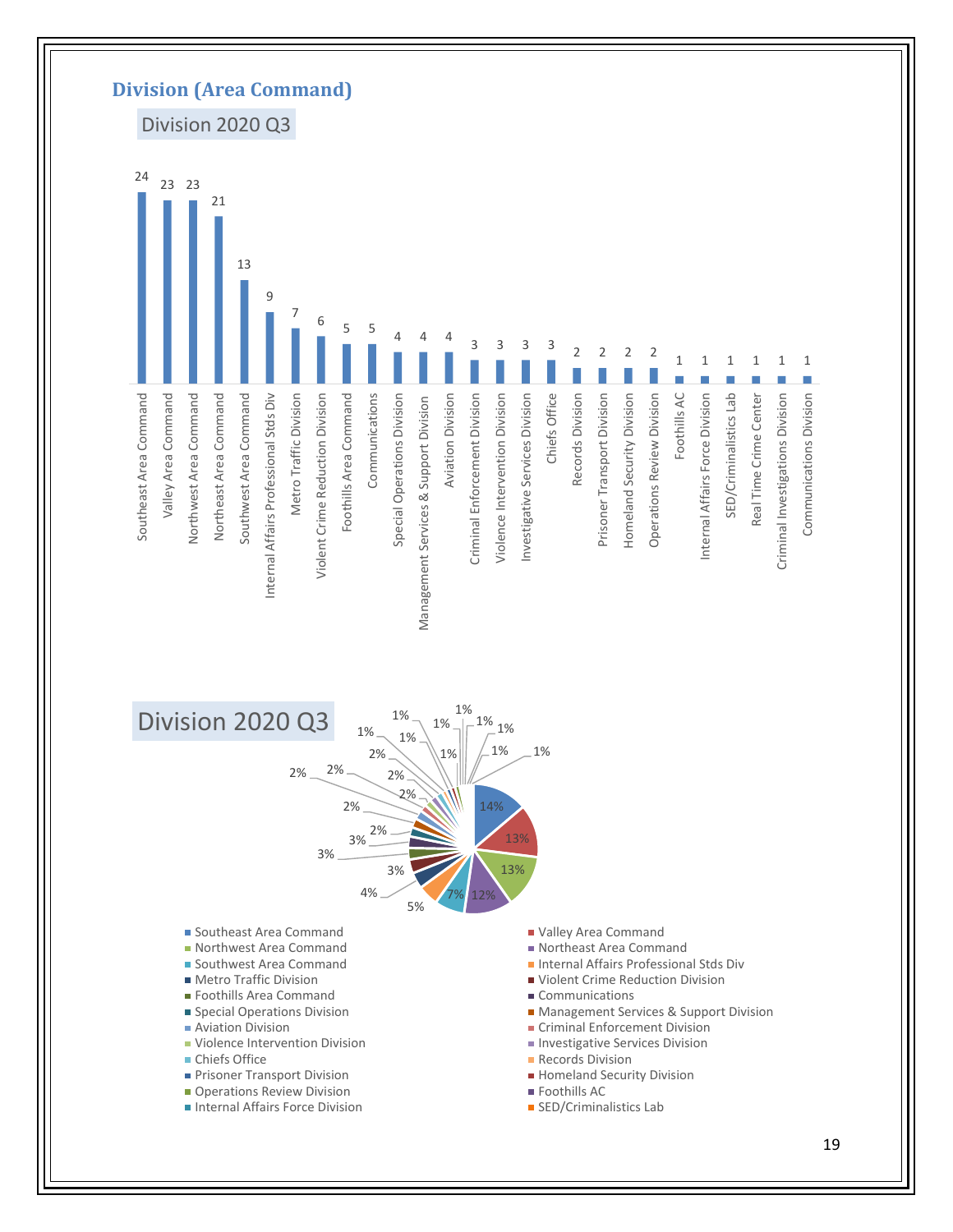<span id="page-20-0"></span>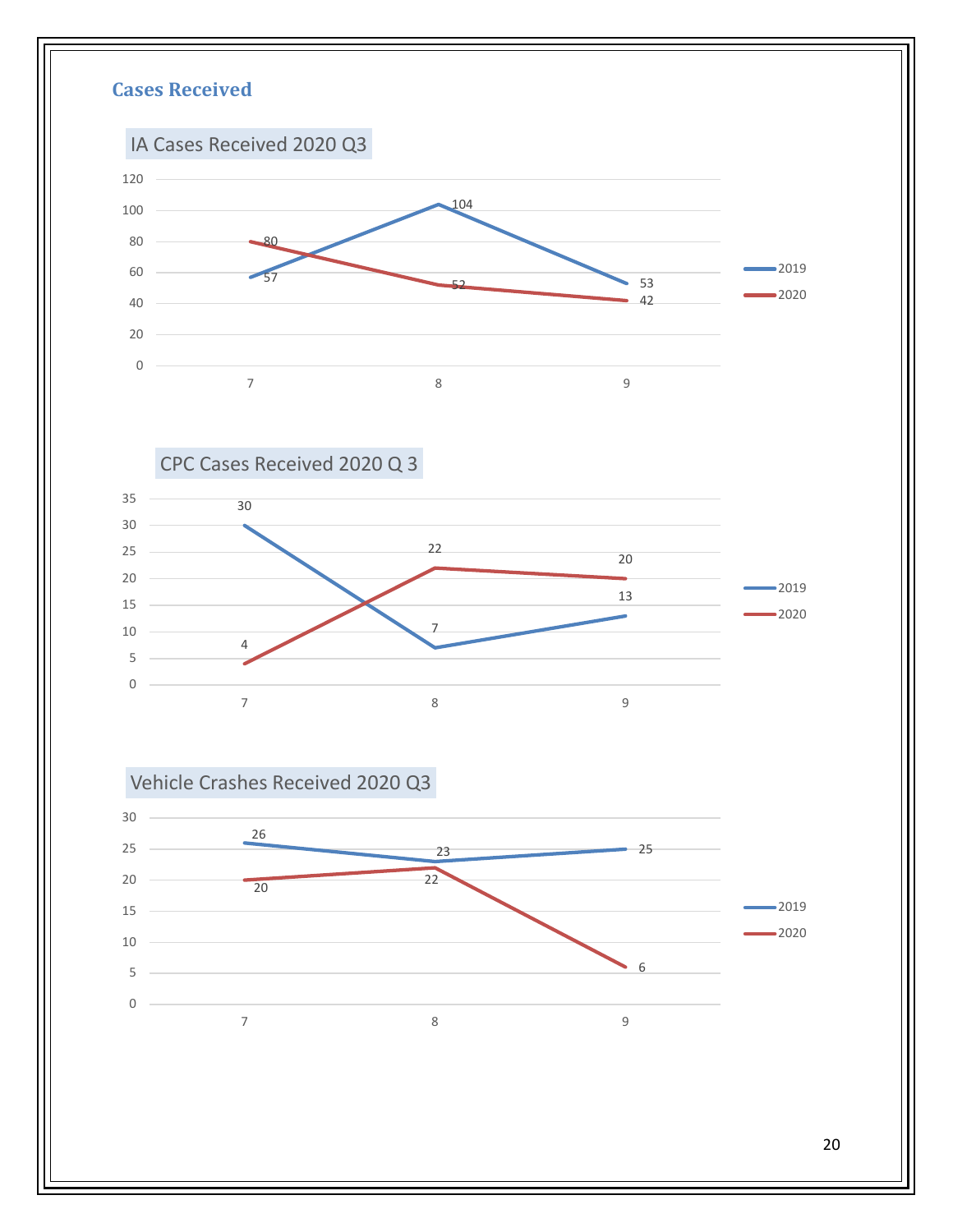## **Tables**

# **Allegations, Findings, and Action Taken (of cases completed):**

| Count of i_File#                                          | <b>Action Taken</b> |                                                                                                                                                                                         |  |  |  |  |
|-----------------------------------------------------------|---------------------|-----------------------------------------------------------------------------------------------------------------------------------------------------------------------------------------|--|--|--|--|
| <b>Finding</b>                                            |                     | Administratively Closed-NDCA Letter of Reprimand No Disciplinary Action No Disciplinary Corrective Action Suspension Terminated Training Verbal Reprimand Written Reprimand Grand Total |  |  |  |  |
| <b>Alcoholic Beverages and Controlled Substances</b>      |                     |                                                                                                                                                                                         |  |  |  |  |
| Unfounded                                                 |                     |                                                                                                                                                                                         |  |  |  |  |
| <b>Automatic Resignation</b>                              |                     |                                                                                                                                                                                         |  |  |  |  |
| Sustained                                                 |                     |                                                                                                                                                                                         |  |  |  |  |
| Compliance with Laws, Rules, and Regulations              |                     |                                                                                                                                                                                         |  |  |  |  |
| Administratively Closed                                   |                     |                                                                                                                                                                                         |  |  |  |  |
| Sustained                                                 |                     |                                                                                                                                                                                         |  |  |  |  |
| Unfounded                                                 |                     |                                                                                                                                                                                         |  |  |  |  |
| <b>Crashes Involving Police Vehicles</b>                  |                     |                                                                                                                                                                                         |  |  |  |  |
| Sustained                                                 |                     |                                                                                                                                                                                         |  |  |  |  |
| Unfounded                                                 |                     |                                                                                                                                                                                         |  |  |  |  |
| <b>Department Property</b>                                |                     |                                                                                                                                                                                         |  |  |  |  |
| Sustained                                                 |                     |                                                                                                                                                                                         |  |  |  |  |
| <b>Duties of Personnel</b>                                |                     |                                                                                                                                                                                         |  |  |  |  |
| <b>Administratively Closed</b>                            |                     |                                                                                                                                                                                         |  |  |  |  |
| Sustained                                                 |                     |                                                                                                                                                                                         |  |  |  |  |
| <b>DWI Investigations</b>                                 |                     |                                                                                                                                                                                         |  |  |  |  |
| Sustained                                                 |                     |                                                                                                                                                                                         |  |  |  |  |
| <b>Enforcing Laws, Ordinances, and Police Regulations</b> |                     |                                                                                                                                                                                         |  |  |  |  |
| Sustained                                                 |                     |                                                                                                                                                                                         |  |  |  |  |
| Evidence/Property/Found item accountability               |                     |                                                                                                                                                                                         |  |  |  |  |
| Sustained                                                 |                     |                                                                                                                                                                                         |  |  |  |  |
| <b>Hospital In-Custody Procedures</b>                     |                     |                                                                                                                                                                                         |  |  |  |  |
| Sustained                                                 |                     |                                                                                                                                                                                         |  |  |  |  |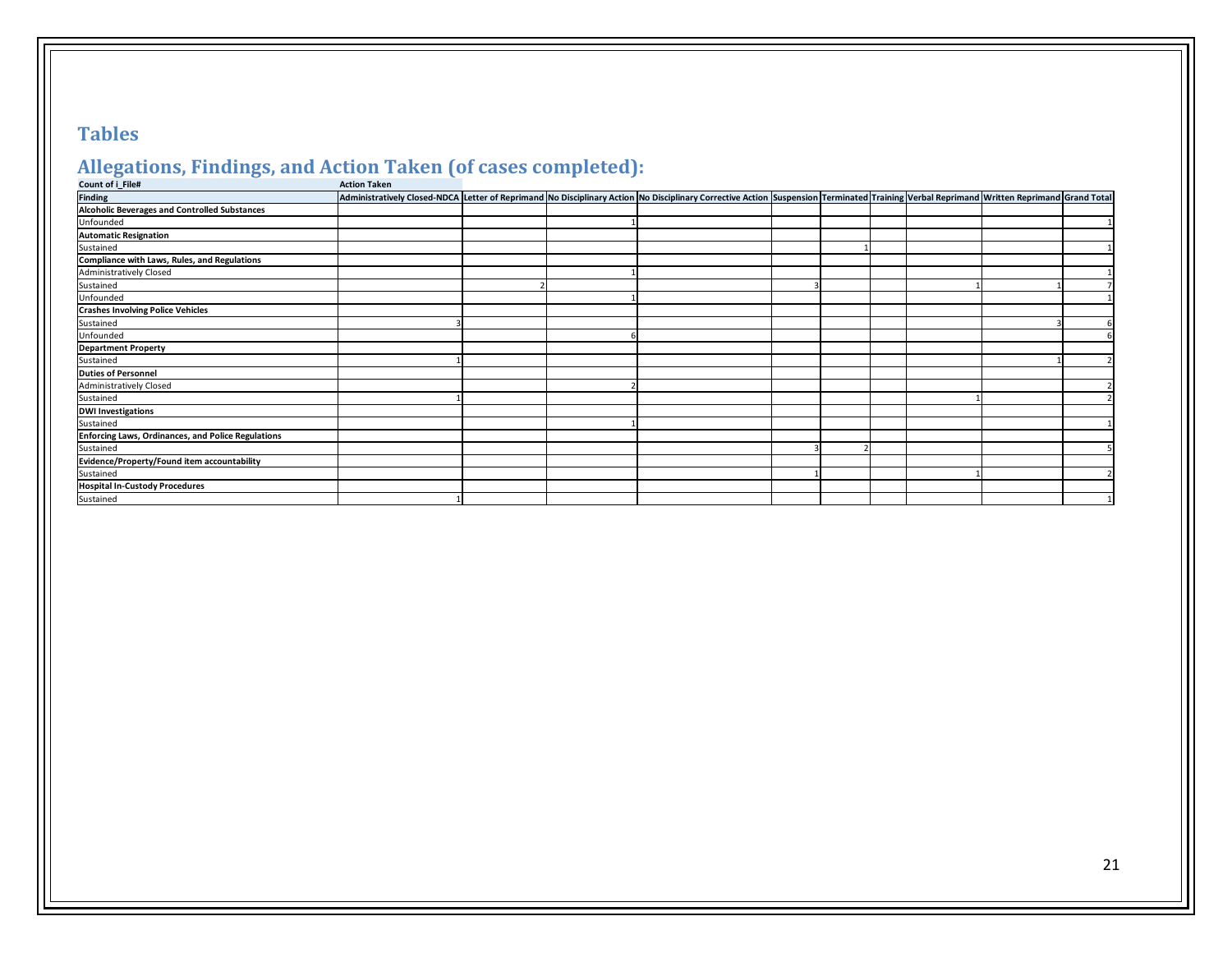| Count of i_File#                       | <b>Action Taken</b> |  |                                                                                                                                                                                           |  |  |    |
|----------------------------------------|---------------------|--|-------------------------------------------------------------------------------------------------------------------------------------------------------------------------------------------|--|--|----|
| <b>Finding</b>                         |                     |  | Administratively Closed-NDCA Letter of Reprimand No Disciplinary Action No Disciplinary Corrective Action Suspension Terminated Training Verbal Reprimand Written Reprimand   Grand Total |  |  |    |
| <b>Initiating-Primary Pursuit Unit</b> |                     |  |                                                                                                                                                                                           |  |  |    |
| Not Sustained                          |                     |  |                                                                                                                                                                                           |  |  |    |
| Sustained                              |                     |  |                                                                                                                                                                                           |  |  |    |
| Insubordination                        |                     |  |                                                                                                                                                                                           |  |  |    |
| Not Sustained                          |                     |  |                                                                                                                                                                                           |  |  |    |
| Intermediate Weapon Systems            |                     |  |                                                                                                                                                                                           |  |  |    |
| Exonerated                             |                     |  |                                                                                                                                                                                           |  |  |    |
| Sustained                              |                     |  |                                                                                                                                                                                           |  |  |    |
| <b>Lieutenant or Section Head</b>      |                     |  |                                                                                                                                                                                           |  |  |    |
| Sustained                              |                     |  |                                                                                                                                                                                           |  |  |    |
| <b>Line Inspection Process</b>         |                     |  |                                                                                                                                                                                           |  |  |    |
| Sustained                              |                     |  |                                                                                                                                                                                           |  |  |    |
| <b>Management of OBRD Recordings</b>   |                     |  |                                                                                                                                                                                           |  |  |    |
| Exonerated                             |                     |  |                                                                                                                                                                                           |  |  |    |
| Sustained                              |                     |  |                                                                                                                                                                                           |  |  | 11 |
| Unfounded                              |                     |  |                                                                                                                                                                                           |  |  |    |
| <b>Mandatory Recording Incidents</b>   |                     |  |                                                                                                                                                                                           |  |  |    |
| Sustained                              |                     |  |                                                                                                                                                                                           |  |  |    |
| <b>Missed Court</b>                    |                     |  |                                                                                                                                                                                           |  |  |    |
| Administratively Closed                |                     |  |                                                                                                                                                                                           |  |  |    |
| Exonerated                             |                     |  |                                                                                                                                                                                           |  |  |    |
| Sustained                              | 1 <sub>i</sub>      |  |                                                                                                                                                                                           |  |  | 19 |
| Unfounded                              |                     |  |                                                                                                                                                                                           |  |  |    |
| <b>OBRD</b>                            |                     |  |                                                                                                                                                                                           |  |  |    |
| Sustained                              |                     |  |                                                                                                                                                                                           |  |  |    |
| Unfounded                              |                     |  |                                                                                                                                                                                           |  |  |    |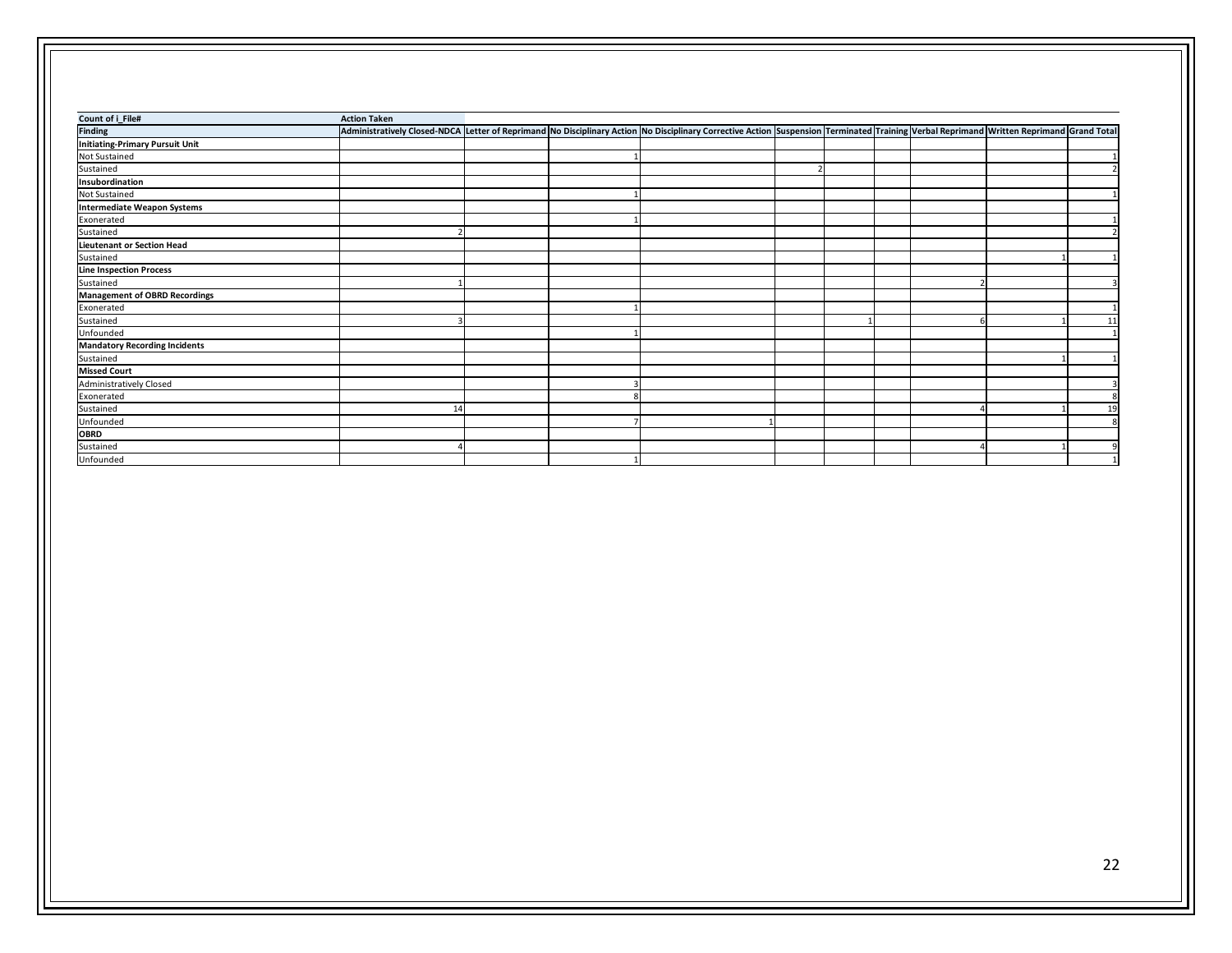| Count of i_File#                                                | <b>Action Taken</b> |  |                                                                                                                                                                                         |                         |  |    |
|-----------------------------------------------------------------|---------------------|--|-----------------------------------------------------------------------------------------------------------------------------------------------------------------------------------------|-------------------------|--|----|
| <b>Finding</b>                                                  |                     |  | Administratively Closed-NDCA Letter of Reprimand No Disciplinary Action No Disciplinary Corrective Action Suspension Terminated Training Verbal Reprimand Written Reprimand Grand Total |                         |  |    |
| <b>On-Duty Conduct</b>                                          |                     |  |                                                                                                                                                                                         |                         |  |    |
| <b>Administratively Closed</b>                                  |                     |  |                                                                                                                                                                                         |                         |  |    |
| Exonerated                                                      |                     |  |                                                                                                                                                                                         |                         |  |    |
| Not Sustained                                                   |                     |  |                                                                                                                                                                                         |                         |  |    |
| Sustained                                                       |                     |  |                                                                                                                                                                                         | $\overline{\mathbf{3}}$ |  | 17 |
| Sustained/NBOOC                                                 |                     |  |                                                                                                                                                                                         |                         |  |    |
| Unfounded                                                       |                     |  |                                                                                                                                                                                         |                         |  |    |
| On-Scene Responsibilities of Supervisors Reviewing Use of Force |                     |  |                                                                                                                                                                                         |                         |  |    |
| Sustained                                                       |                     |  |                                                                                                                                                                                         |                         |  |    |
| Personnel Code of Conduct                                       |                     |  |                                                                                                                                                                                         |                         |  |    |
| Exonerated                                                      |                     |  |                                                                                                                                                                                         |                         |  | 3  |
| Not Sustained                                                   |                     |  |                                                                                                                                                                                         |                         |  |    |
| Sustained                                                       |                     |  |                                                                                                                                                                                         |                         |  |    |
| Unfounded                                                       |                     |  |                                                                                                                                                                                         |                         |  |    |
| Personnel of the Department Shall Write Reports On              |                     |  |                                                                                                                                                                                         |                         |  |    |
| Sustained                                                       |                     |  |                                                                                                                                                                                         |                         |  |    |
| <b>Preliminary Investigations</b>                               |                     |  |                                                                                                                                                                                         |                         |  |    |
| Sustained                                                       |                     |  |                                                                                                                                                                                         |                         |  |    |
| Procedure                                                       |                     |  |                                                                                                                                                                                         |                         |  |    |
| Sustained                                                       |                     |  |                                                                                                                                                                                         |                         |  |    |
| Records                                                         |                     |  |                                                                                                                                                                                         |                         |  |    |
| Sustained                                                       |                     |  |                                                                                                                                                                                         |                         |  |    |
| Reported or Observed Traffic Crash                              |                     |  |                                                                                                                                                                                         |                         |  |    |
| Exonerated                                                      |                     |  |                                                                                                                                                                                         |                         |  |    |
| <b>Reporting for Duty</b>                                       |                     |  |                                                                                                                                                                                         |                         |  |    |
| Not Sustained                                                   |                     |  |                                                                                                                                                                                         |                         |  |    |
| Sustained                                                       |                     |  |                                                                                                                                                                                         |                         |  |    |
| Unfounded                                                       |                     |  |                                                                                                                                                                                         |                         |  |    |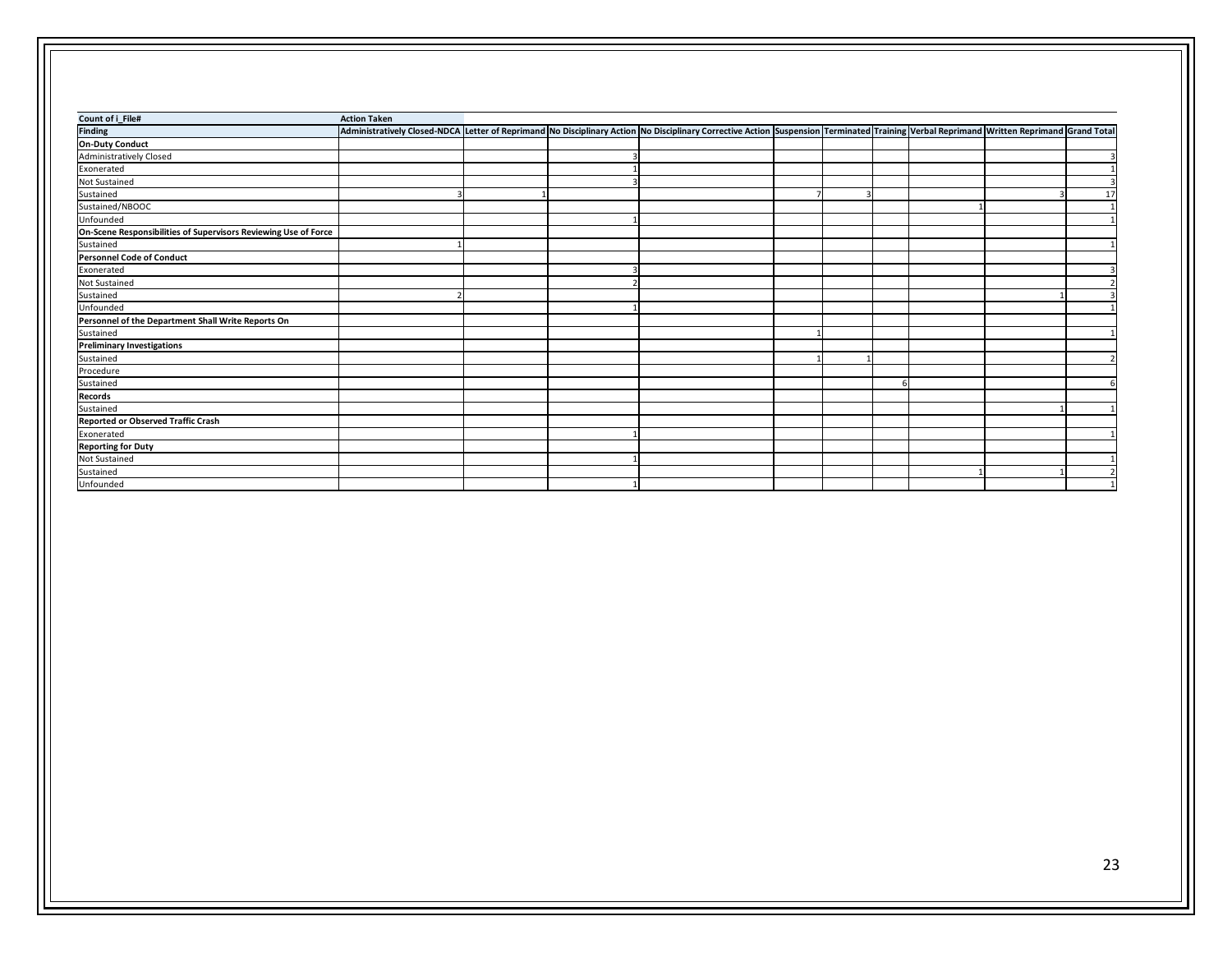| Count of i_File#                                            | <b>Action Taken</b> |  |                                                                                                                                                                                             |  |  |  |
|-------------------------------------------------------------|---------------------|--|---------------------------------------------------------------------------------------------------------------------------------------------------------------------------------------------|--|--|--|
| <b>Finding</b>                                              |                     |  | Administratively Closed-NDCA Letter of Reprimand No Disciplinary Action No Disciplinary Corrective Action Suspension Terminated Training Verbal Reprimand   Written Reprimand   Grand Total |  |  |  |
| <b>Reporting Requirements</b>                               |                     |  |                                                                                                                                                                                             |  |  |  |
| Exonerated                                                  |                     |  |                                                                                                                                                                                             |  |  |  |
| Sustained                                                   |                     |  |                                                                                                                                                                                             |  |  |  |
| Unfounded                                                   |                     |  |                                                                                                                                                                                             |  |  |  |
| Response                                                    |                     |  |                                                                                                                                                                                             |  |  |  |
| Exonerated                                                  |                     |  |                                                                                                                                                                                             |  |  |  |
| <b>Not Sustained</b>                                        |                     |  |                                                                                                                                                                                             |  |  |  |
| Sustained                                                   |                     |  |                                                                                                                                                                                             |  |  |  |
| Restraints and Transportation of Individuals                |                     |  |                                                                                                                                                                                             |  |  |  |
| Sustained                                                   |                     |  |                                                                                                                                                                                             |  |  |  |
| Rules                                                       |                     |  |                                                                                                                                                                                             |  |  |  |
| Sustained                                                   |                     |  |                                                                                                                                                                                             |  |  |  |
| <b>Rules of Conduct</b>                                     |                     |  |                                                                                                                                                                                             |  |  |  |
| Sustained                                                   |                     |  |                                                                                                                                                                                             |  |  |  |
| Social Media                                                |                     |  |                                                                                                                                                                                             |  |  |  |
| Not Sustained                                               |                     |  |                                                                                                                                                                                             |  |  |  |
| Special Consideration, Privilege, and Professional Courtesy |                     |  |                                                                                                                                                                                             |  |  |  |
| Sustained                                                   |                     |  |                                                                                                                                                                                             |  |  |  |
| Submission of Evidence                                      |                     |  |                                                                                                                                                                                             |  |  |  |
| Sustained                                                   |                     |  |                                                                                                                                                                                             |  |  |  |
| Supervisor Documentation of UOF                             |                     |  |                                                                                                                                                                                             |  |  |  |
| Exonerated                                                  |                     |  |                                                                                                                                                                                             |  |  |  |
| <b>Supervisor Duties</b>                                    |                     |  |                                                                                                                                                                                             |  |  |  |
| Sustained                                                   |                     |  |                                                                                                                                                                                             |  |  |  |
| <b>Supervisory Force Investigation Procedures</b>           |                     |  |                                                                                                                                                                                             |  |  |  |
| Sustained                                                   |                     |  |                                                                                                                                                                                             |  |  |  |
| <b>Supervisory Leadership</b>                               |                     |  |                                                                                                                                                                                             |  |  |  |
| Sustained                                                   |                     |  |                                                                                                                                                                                             |  |  |  |
| Unfounded                                                   |                     |  |                                                                                                                                                                                             |  |  |  |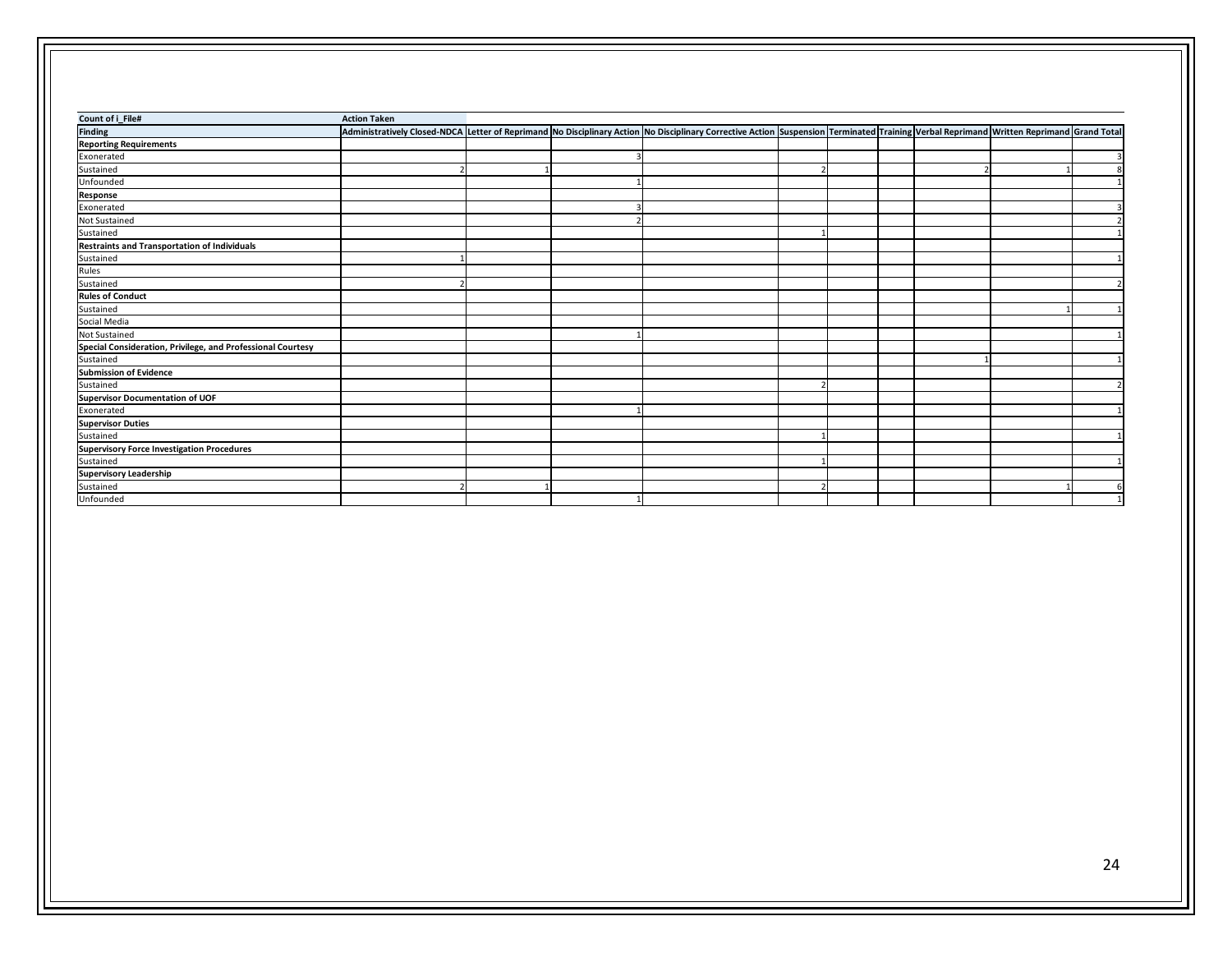| Count of i_File#                                              | <b>Action Taken</b> |    |                                                                                                                                                                                         |         |    |    |     |
|---------------------------------------------------------------|---------------------|----|-----------------------------------------------------------------------------------------------------------------------------------------------------------------------------------------|---------|----|----|-----|
| <b>Finding</b>                                                |                     |    | Administratively Closed-NDCA Letter of Reprimand No Disciplinary Action No Disciplinary Corrective Action Suspension Terminated Training Verbal Reprimand Written Reprimand Grand Total |         |    |    |     |
| <b>Timeliness of Reports</b>                                  |                     |    |                                                                                                                                                                                         |         |    |    |     |
| Sustained                                                     |                     |    |                                                                                                                                                                                         |         |    |    |     |
| <b>Towing</b>                                                 |                     |    |                                                                                                                                                                                         |         |    |    |     |
| Sustained                                                     |                     |    |                                                                                                                                                                                         |         |    |    |     |
| <b>UOF General Requirements</b>                               |                     |    |                                                                                                                                                                                         |         |    |    |     |
| Sustained                                                     |                     |    |                                                                                                                                                                                         |         |    |    |     |
| <b>UOF Reporting by Department Personnel</b>                  |                     |    |                                                                                                                                                                                         |         |    |    |     |
| Sustained                                                     |                     |    |                                                                                                                                                                                         |         |    |    |     |
| <b>UOF Review &amp; Investigation by Department Personnel</b> |                     |    |                                                                                                                                                                                         |         |    |    |     |
| Sustained                                                     |                     |    |                                                                                                                                                                                         |         |    |    |     |
| <b>Use of APD Vehicles</b>                                    |                     |    |                                                                                                                                                                                         |         |    |    |     |
| Sustained                                                     |                     |    |                                                                                                                                                                                         |         |    |    |     |
| Use of Equipment/Radio                                        |                     |    |                                                                                                                                                                                         |         |    |    |     |
| Sustained                                                     |                     |    |                                                                                                                                                                                         |         |    |    |     |
| <b>Use of Force</b>                                           |                     |    |                                                                                                                                                                                         |         |    |    |     |
| Sustained                                                     |                     |    |                                                                                                                                                                                         |         |    |    |     |
| <b>Use of Force Reporting Procedures</b>                      |                     |    |                                                                                                                                                                                         |         |    |    |     |
| Sustained                                                     |                     |    |                                                                                                                                                                                         |         |    |    |     |
| Use of Force Review by Supervisors and the Chain of Command   |                     |    |                                                                                                                                                                                         |         |    |    |     |
| Exonerated                                                    |                     |    |                                                                                                                                                                                         |         |    |    |     |
| <b>Using the OBRD</b>                                         |                     |    |                                                                                                                                                                                         |         |    |    |     |
| Sustained                                                     |                     |    |                                                                                                                                                                                         |         |    |    |     |
| Unfounded                                                     |                     |    |                                                                                                                                                                                         |         |    |    |     |
| <b>Wild/Dangerous Animals</b>                                 |                     |    |                                                                                                                                                                                         |         |    |    |     |
| Exonerated                                                    |                     |    |                                                                                                                                                                                         |         |    |    |     |
| <b>Grand Total</b>                                            | 49                  | 68 | 3                                                                                                                                                                                       | 29<br>9 | 33 | 22 | 226 |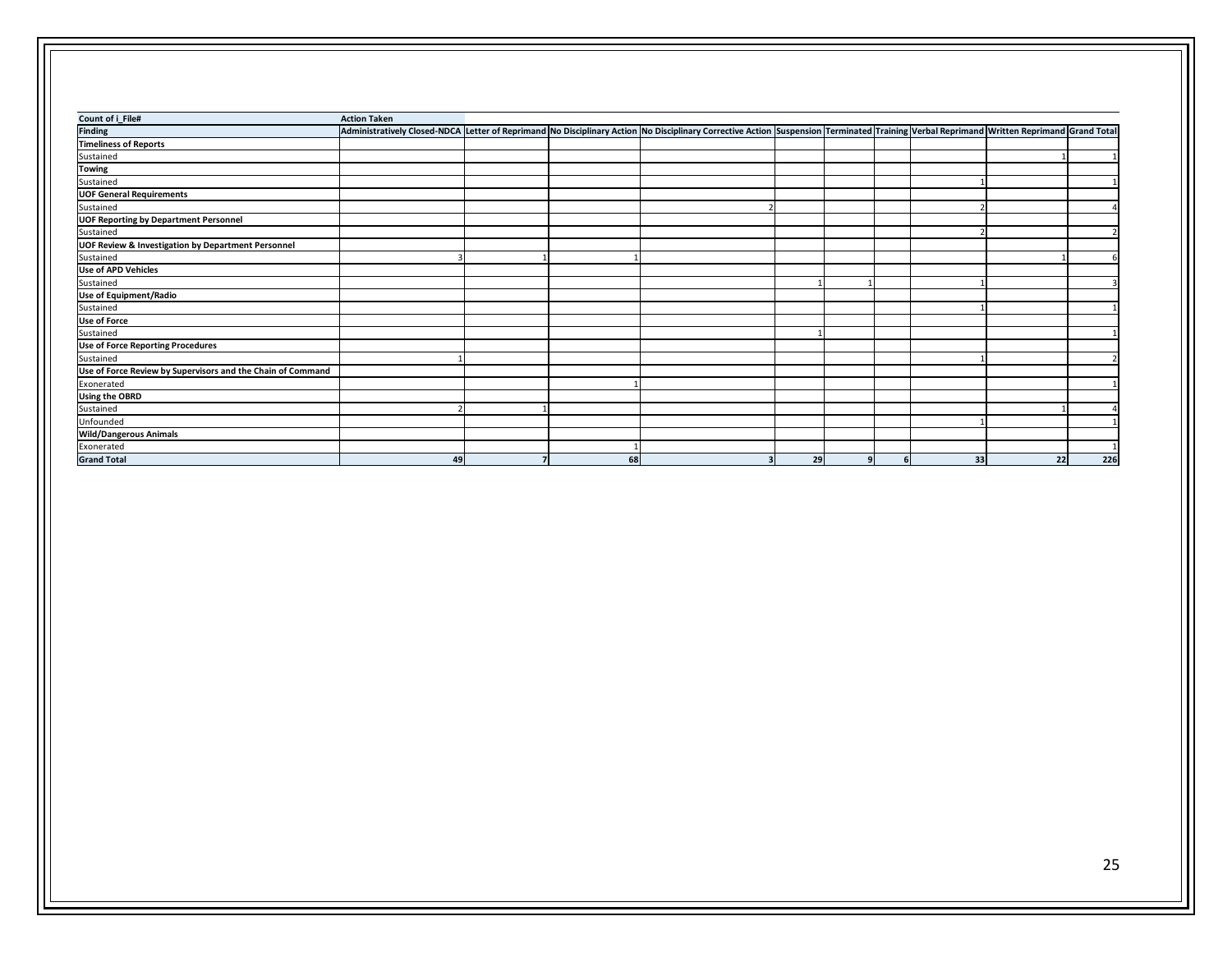| Most Violated SOP (of cases Completed): |                       |
|-----------------------------------------|-----------------------|
| <b>Received Year</b>                    | 2020                  |
| <b>Received Quarter</b>                 | 3                     |
|                                         |                       |
| <b>Directives</b>                       | <b>Count of Files</b> |
| 2.76.3.C.1                              | 16                    |
| 2.8.5.E.1                               | 11                    |
| 1.1.4.D.17                              | 4                     |
| 2.47.2.A.1.2.3                          | 4                     |
| 2.47.2.A                                | 3                     |
| 2.47.2.A.2                              | $\overline{2}$        |
| 2.52.6.A.1                              | $\overline{2}$        |
| 2.8.4.F                                 | $\overline{2}$        |
| 2.47.2.A.1                              | $\overline{2}$        |
| 2.47.2.A.3                              | $\overline{2}$        |
| 2.8.5.F.2.e                             | $\overline{2}$        |
| 2.8.5.B.5.a                             | $\overline{2}$        |
| 2.8.5.B.8.h.1.2.3.i                     | 2                     |
| 1.1.4.B.7.a.b.c                         | $\overline{2}$        |
| 2.33.2.A.1                              | $\overline{2}$        |
| 2.57.3.D.3.b                            | $\overline{2}$        |
| 1.1.4.D.15                              | $\overline{2}$        |
| 1.1.4.C.1                               | $\overline{2}$        |
| 2.83.4.C.2                              | 1                     |
| 2.10.3.A.5                              | 1                     |
| 2.42.3.A.1                              | 1                     |
| 3.30.4.A.1.2                            | $\mathbf{1}$          |
| 2.57.3.D.4                              | 1                     |
| 2.57.3.D                                | 1                     |
| 2.8.5.A                                 | $\mathbf{1}$          |
| 2.57.3.C.1.h                            | $\mathbf{1}$          |
| 2.2.4.1.1                               | 1                     |
| 3.30.4.A.1                              | $\mathbf{1}$          |
| 1.1.4.D.9                               | $\mathbf{1}$          |
| 2.8.5.B.8.g.                            | $\mathbf{1}$          |
| 2.8.5.B.8                               | $\mathbf{1}$          |
| 1.1.4.B.7                               | $\mathbf{1}$          |
| 2.8.5.B.1                               | $\mathbf{1}$          |
| 1.1.4                                   | $\mathbf{1}$          |
| 2.82.4.A.1.a.i.ii.iii                   | $\mathbf{1}$          |
| 2.54.5.F.1                              | $\mathbf{1}$          |
| 3.30.4.A.2                              | $\mathbf{1}$          |
| 2.54.5.F                                | $\mathbf{1}$          |
| 2.16.2.E.1                              | $\mathbf{1}$          |
| 2.8.5.B.8.a                             | $\mathbf{1}$          |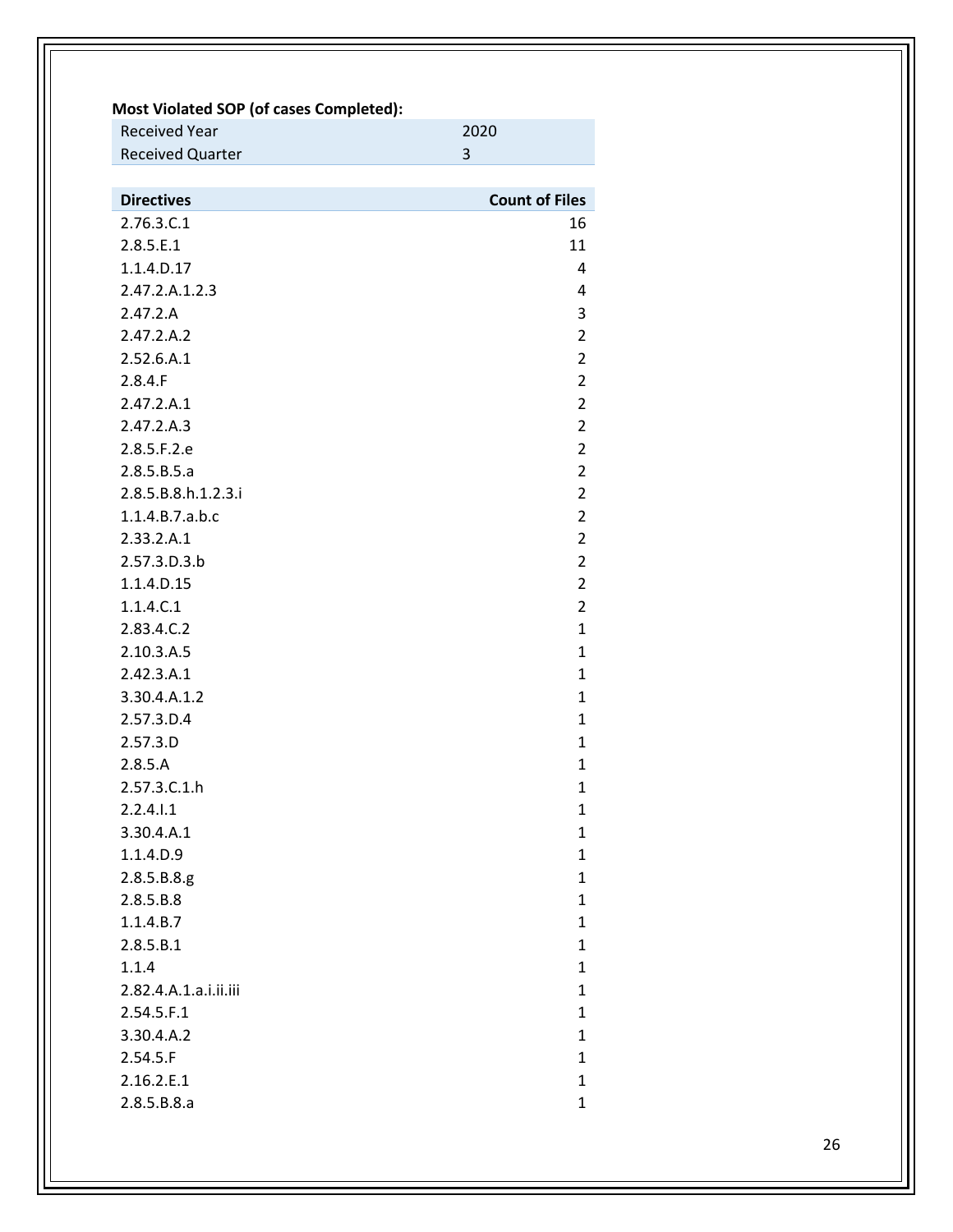| 1.1.4.F.1          | 1  |
|--------------------|----|
| 2.52.4.A.2         | 1  |
| 2.73.2.A           | 1  |
| 2.52.4.A.1.a       | 1  |
| 2.48.2.D.1         | 1  |
| 2.56.5.C.2         | 1  |
| 1.1.4.B.7.a        | 1  |
| 2.56.5.C.1         | 1  |
| 1.1.4.B.2          | 1  |
| 2.56.4.A.7         | 1  |
| 803.               | 1  |
| 2.56.4.A.1         | 1  |
| <b>Grand Total</b> | 98 |
|                    |    |